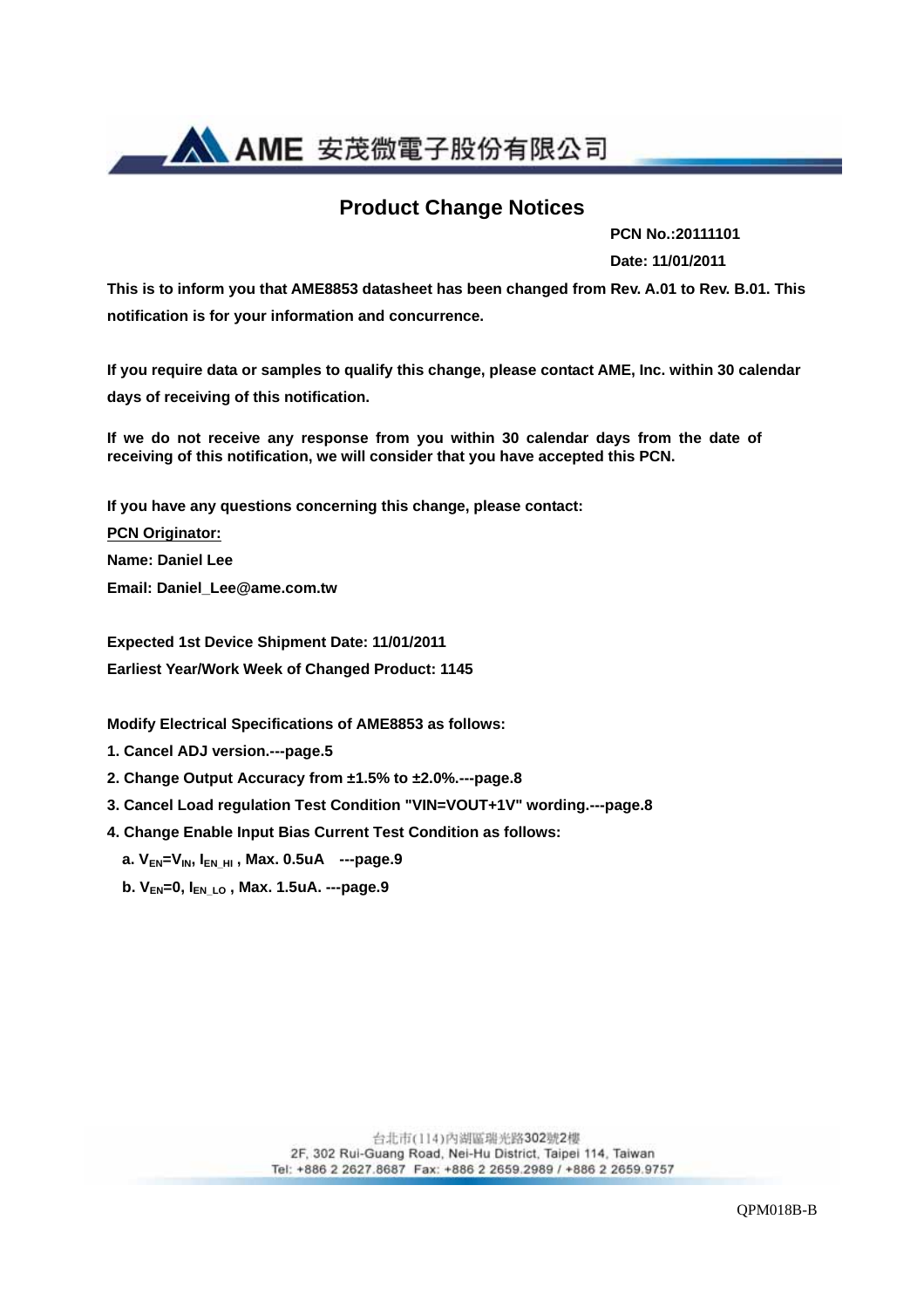

#### **Electrical Specifications on Page. 5/ 8/ 9.**

#### **From**



台北市(114) 內湖區瑞光路302號2樓 2F, 302 Rui-Guang Road, Nei-Hu District, Taipei 114, Taiwan Tel: +886 2 2627.8687 Fax: +886 2 2659.2989 / +886 2 2659.9757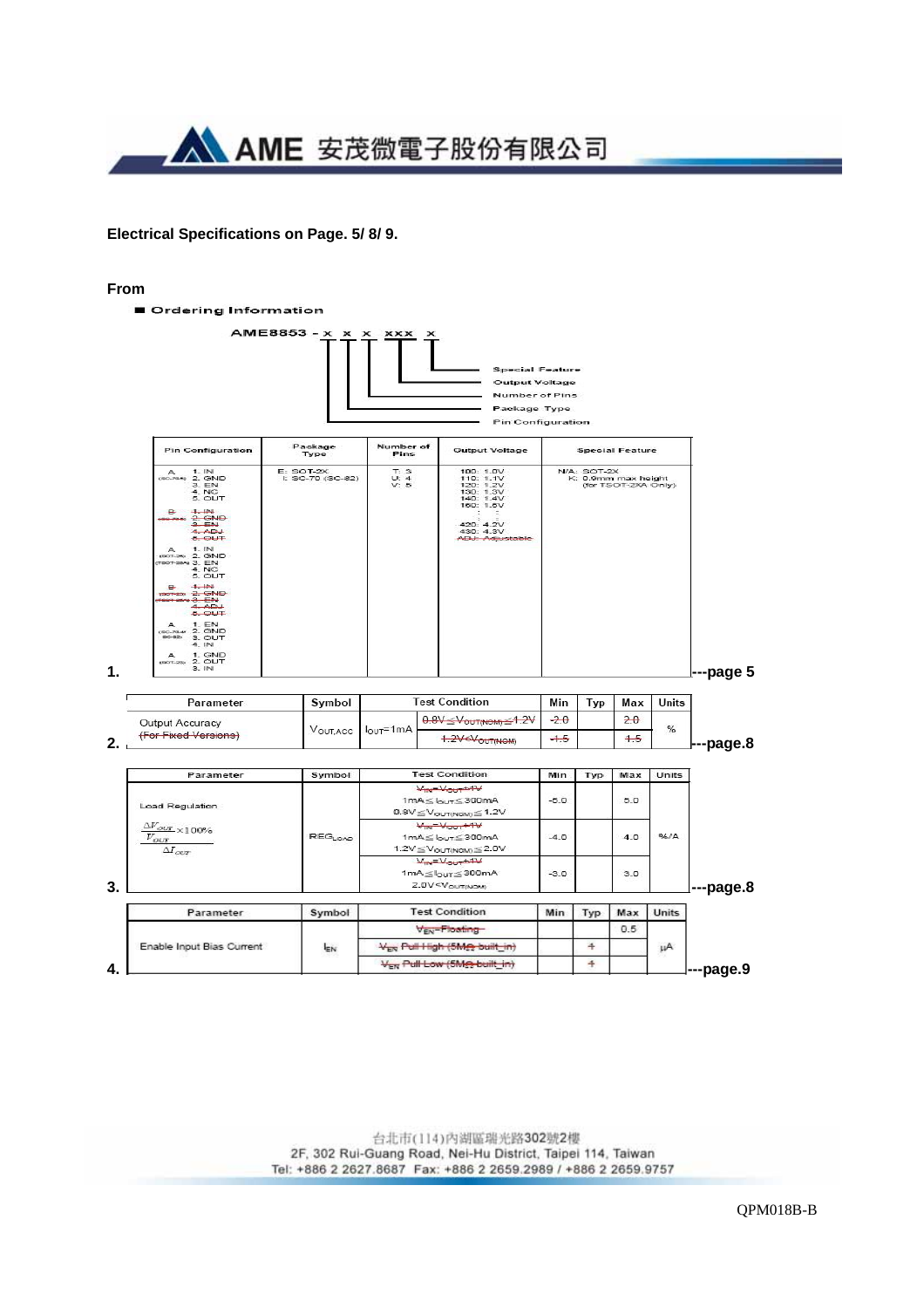

#### **To**

Ordering Information



| Parameter                       | Symbol | <b>Test Condition</b>             | Min | Max | Units |
|---------------------------------|--------|-----------------------------------|-----|-----|-------|
| Enable Input Bias Current<br>≖. | ENJHI  | $V_{\text{FSK}} = V_{\text{ISK}}$ |     | 0.5 |       |
|                                 | EN,LO  | $V_{EN} = OV$                     |     | 1.5 | μд    |

#### **Reason for Change:**

**Comply with product performance.**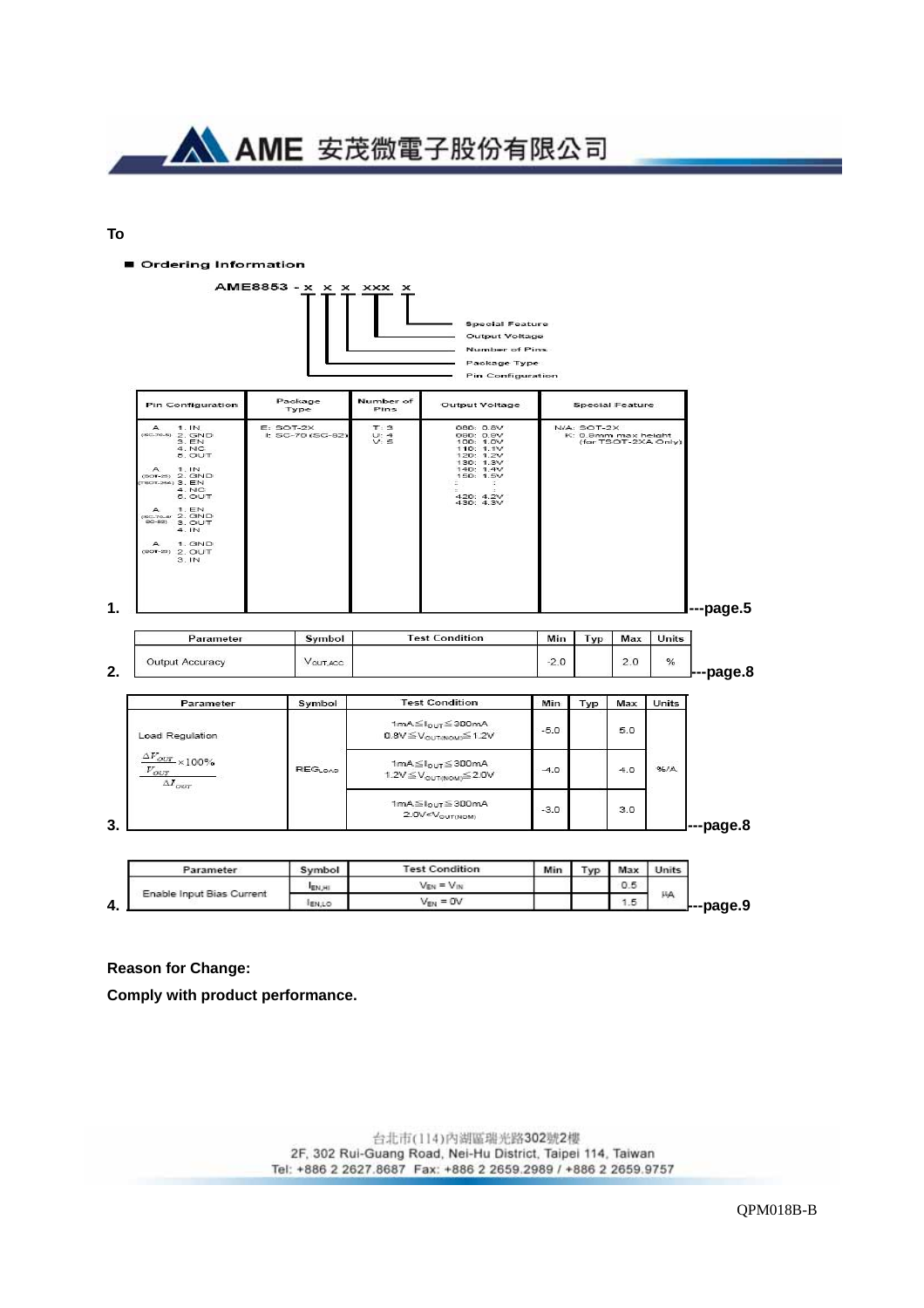

# **High PSRR, Low Noise, 300mA CMOS Regulator**

### n **General Description**

The AME8853 family of positive, CMOS linear regulators provide low dropout voltage(300mV@300mA), low quiescent current, and low noise CMOS LDO. These rugged devices have both Thermal Shutdown, and Current limit to prevent device failure under the "Worst" of operating conditions.

### **n** Features

- Low Dropout Voltage: 300mV@300mA
- **Guaranteed Current: 300mA**
- **Quiescent Current: 60μA (typ.)**
- **•** Over-Temperature Shutdown
- **Current Limiting protection**
- PSRR: 60dB@10KHz
- $\bullet$  Ultra-Low-Noise: 60µ $V_{RMS}$  at 10Hz to 100KHz
- **Low Temperature Coefficient**
- Input Voltage Range : 2.5V~5.5V
- Output Voltage Range: 0.8V~ 4.3V
- **Green Products Meet RoHS Standards**

### $\blacksquare$  Typical Application



## ■ Functional Block Diagram



## ■ Applications

- **Instrumentation**
- Portable Electronics
- **•** Wireless Devices
- **Cordless Phones**
- PC Peripherals
- **Battery Powered Widgets**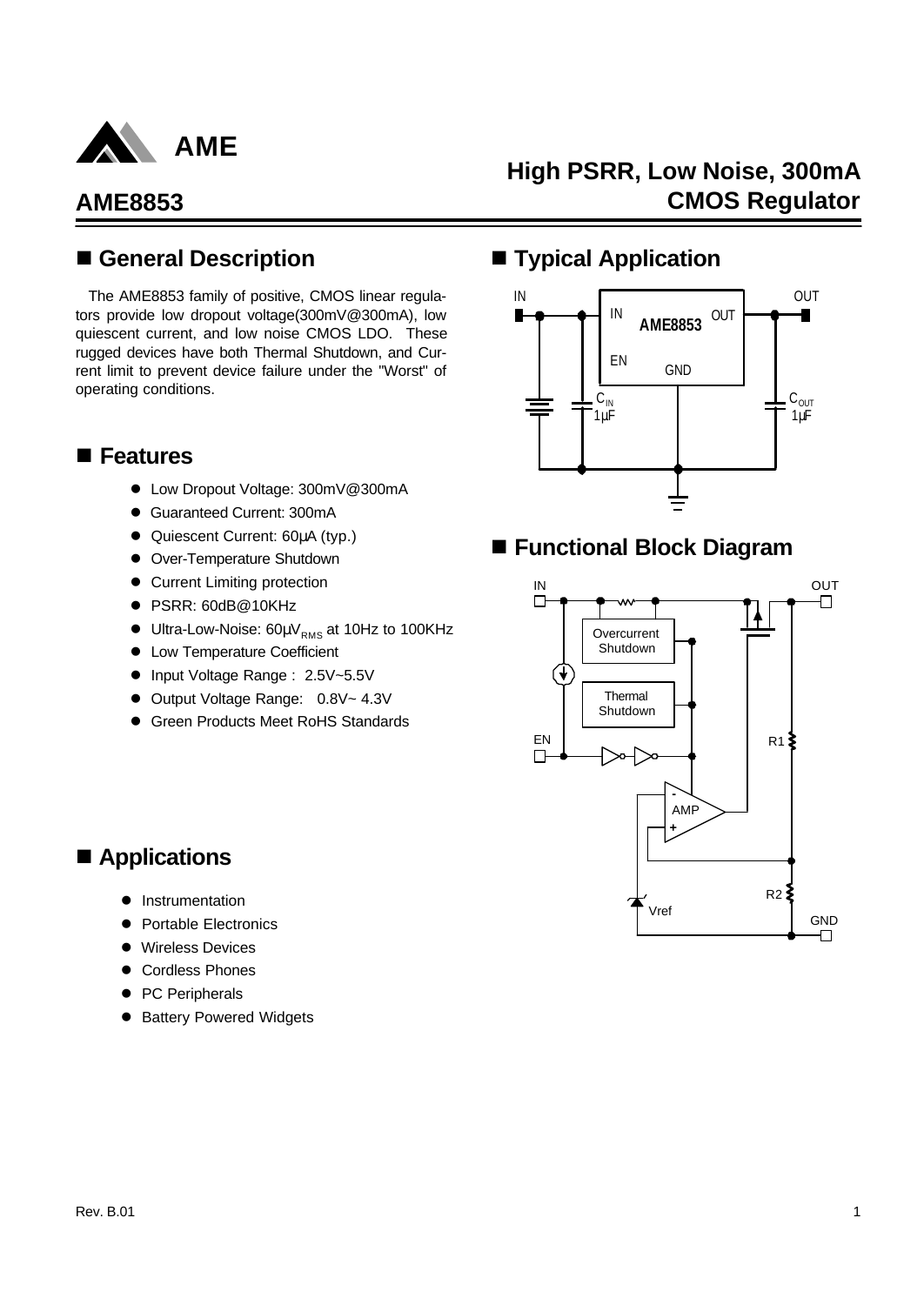

## ■ Pin Configuration



| AME8853-AIVxxx |
|----------------|
| 1 IN           |
| 2. GND         |
| 3. EN          |
| 4. NC          |
| 5. OUT         |
|                |

**\* Die Attach: Conductive Epoxy**

| <b>Top View</b> |                |   |  |  |  |
|-----------------|----------------|---|--|--|--|
| 5               |                | 4 |  |  |  |
|                 |                |   |  |  |  |
|                 | <b>AME8853</b> |   |  |  |  |
|                 |                |   |  |  |  |
|                 | 2              | 3 |  |  |  |

**SOT-25/TSOT-25A**

#### **AME8853-AEVxxxx**

- 1. IN
- 2. GND
- 3. EN
- 4. NC
- 5. OUT

**\* Die Attach: Conductive Epoxy**

**SOT-23 Top View**



#### **AME8853-AETxxx**

- 1. GND
- 2. OUT
- 3. IN
- **\* Die Attach: Non-Conductive Epoxy**

|                | 3              |
|----------------|----------------|
| <b>AME8853</b> |                |
|                | $\mathfrak{p}$ |

**SC-70-4 (SC-82) Top View**

#### **AME8853-AIUxxx**

- 1. EN
- 2. GND
- 3. OUT
- 4. IN

**\* Die Attach: Conductive Epoxy**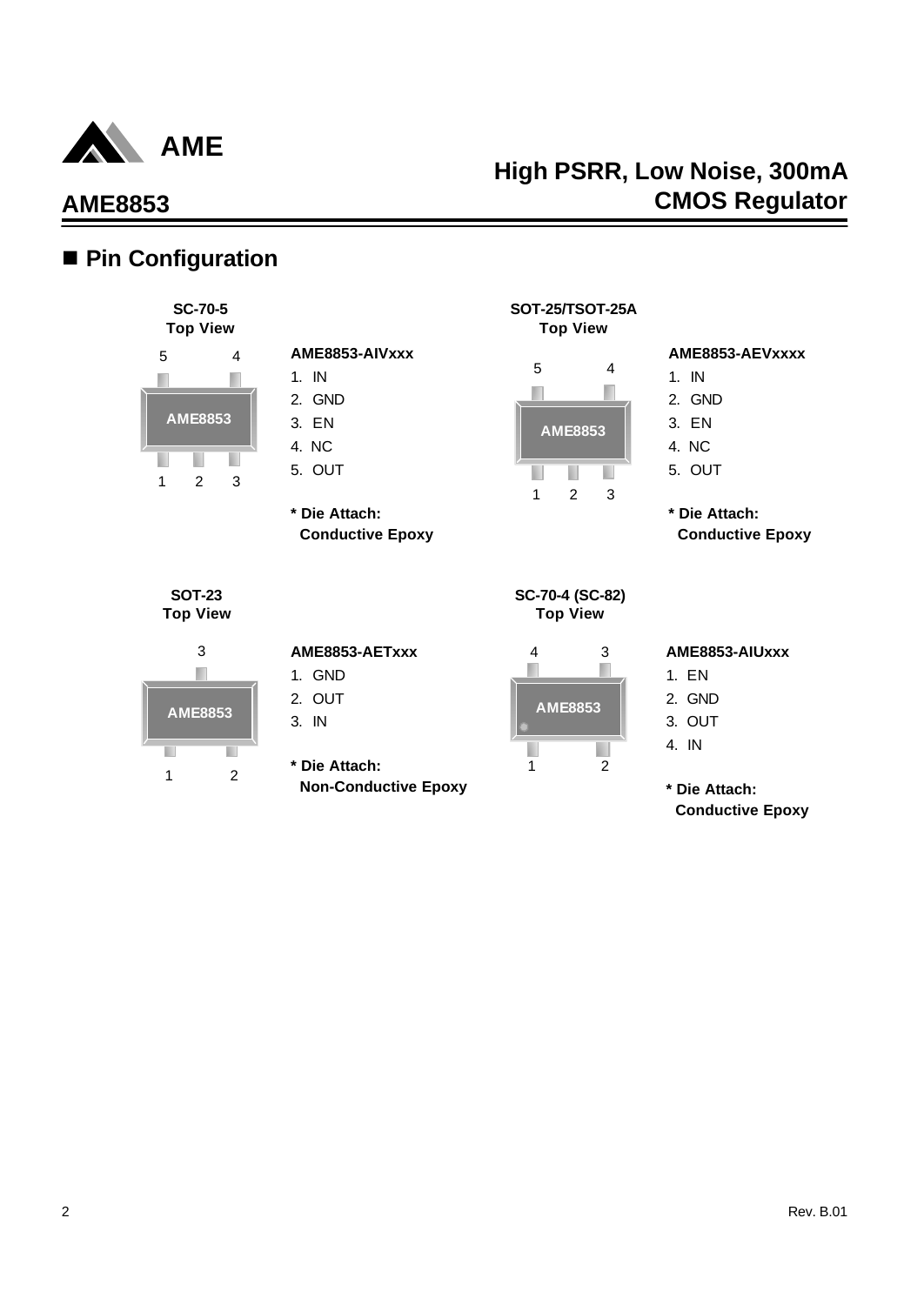

## **AME8853**

# ■ Pin Description

#### **SC-70-5**

| <b>Pin Number</b> | <b>Pin Name</b> | <b>Pin Description</b>                                                                                                                                                       |
|-------------------|-----------------|------------------------------------------------------------------------------------------------------------------------------------------------------------------------------|
| 1                 | IN              | Input voltage pin; should be decoupled with 1µF or greater capacitor.                                                                                                        |
| 2                 | <b>GND</b>      | Ground connection pin.                                                                                                                                                       |
| 3                 | <b>EN</b>       | Enable pin, Active "high". When pulled "low", the PMOS pass transistor<br>turns off, current consuming less than 1µA. When EN pin float outside, it's<br>weakly pulled high. |
| 4                 | <b>NC</b>       | No connection.                                                                                                                                                               |
| 5                 | <b>OUT</b>      | LDO voltage regulator output pin; should be decoupled with a 1.0µF or<br>greater value low ESR ceramic capacitor.                                                            |

#### **SOT-25/TSOT-25A**

| <b>Pin Number</b><br>A | <b>Pin Name</b> | <b>Pin Description</b>                                                                                                                                                       |
|------------------------|-----------------|------------------------------------------------------------------------------------------------------------------------------------------------------------------------------|
|                        | IN              | Input voltage pin; should be decoupled with 1µF or greater capacitor.                                                                                                        |
| 2                      | <b>GND</b>      | Ground connection pin.                                                                                                                                                       |
| 3                      | EN.             | Enable pin, Active "high". When pulled "low", the PMOS pass transistor<br>turns off, current consuming less than 1µA. When EN pin float outside, it's<br>weakly pulled high. |
| 4                      | <b>NC</b>       | No connection.                                                                                                                                                               |
| 5                      | OUT             | LDO voltage regulator output pin; should be decoupled with a 1.0µF or<br>greater value low ESR ceramic capacitor.                                                            |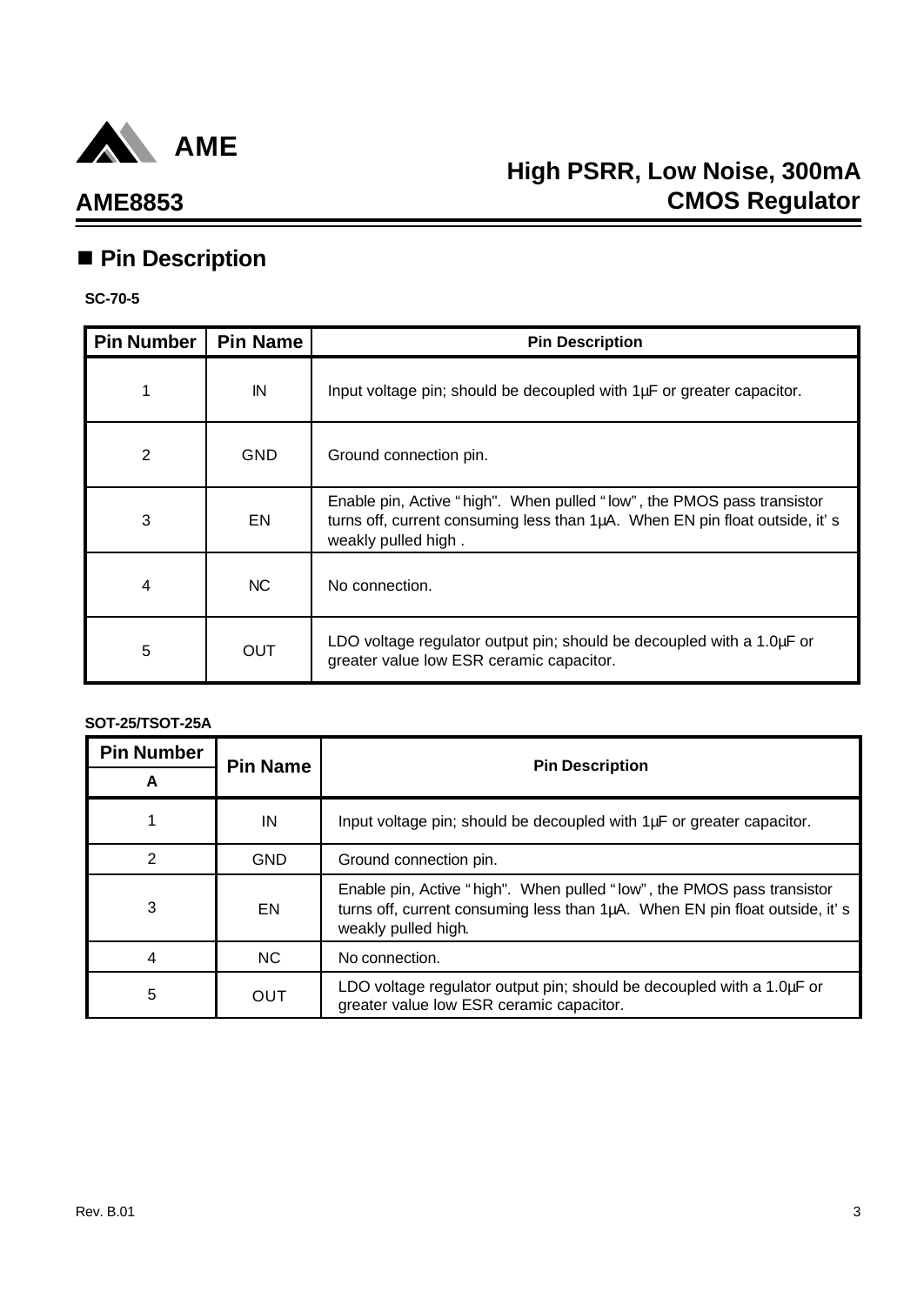

# **n** Pin Description

#### **SOT-23**

| Pin Number   Pin Name |            | <b>Pin Description</b>                                                                                            |
|-----------------------|------------|-------------------------------------------------------------------------------------------------------------------|
|                       | <b>GND</b> | Ground connection pin.                                                                                            |
|                       | <b>OUT</b> | LDO voltage regulator output pin; should be decoupled with a 1.0µF or<br>greater value low ESR ceramic capacitor. |
| 3                     | IN         | Input voltage pin; should be decoupled with 1µF or greater capacitor.                                             |

### **SC-70-4(SC-82)**

| <b>Pin Number</b> | <b>Pin Name</b> | <b>Pin Description</b>                                                                                                                                                       |
|-------------------|-----------------|------------------------------------------------------------------------------------------------------------------------------------------------------------------------------|
|                   | <b>EN</b>       | Enable pin, Active "high". When pulled "low", the PMOS pass transistor<br>turns off, current consuming less than 1µA. When EN pin float outside, it's<br>weakly pulled high. |
| 2                 | GND             | Ground connection pin.                                                                                                                                                       |
| 3                 | <b>OUT</b>      | LDO voltage regulator output pin; should be decoupled with a 1.0µF or<br>greater value low ESR ceramic capacitor.                                                            |
| 4                 | IN              | Input voltage pin; should be decoupled with 1µF or greater capacitor.                                                                                                        |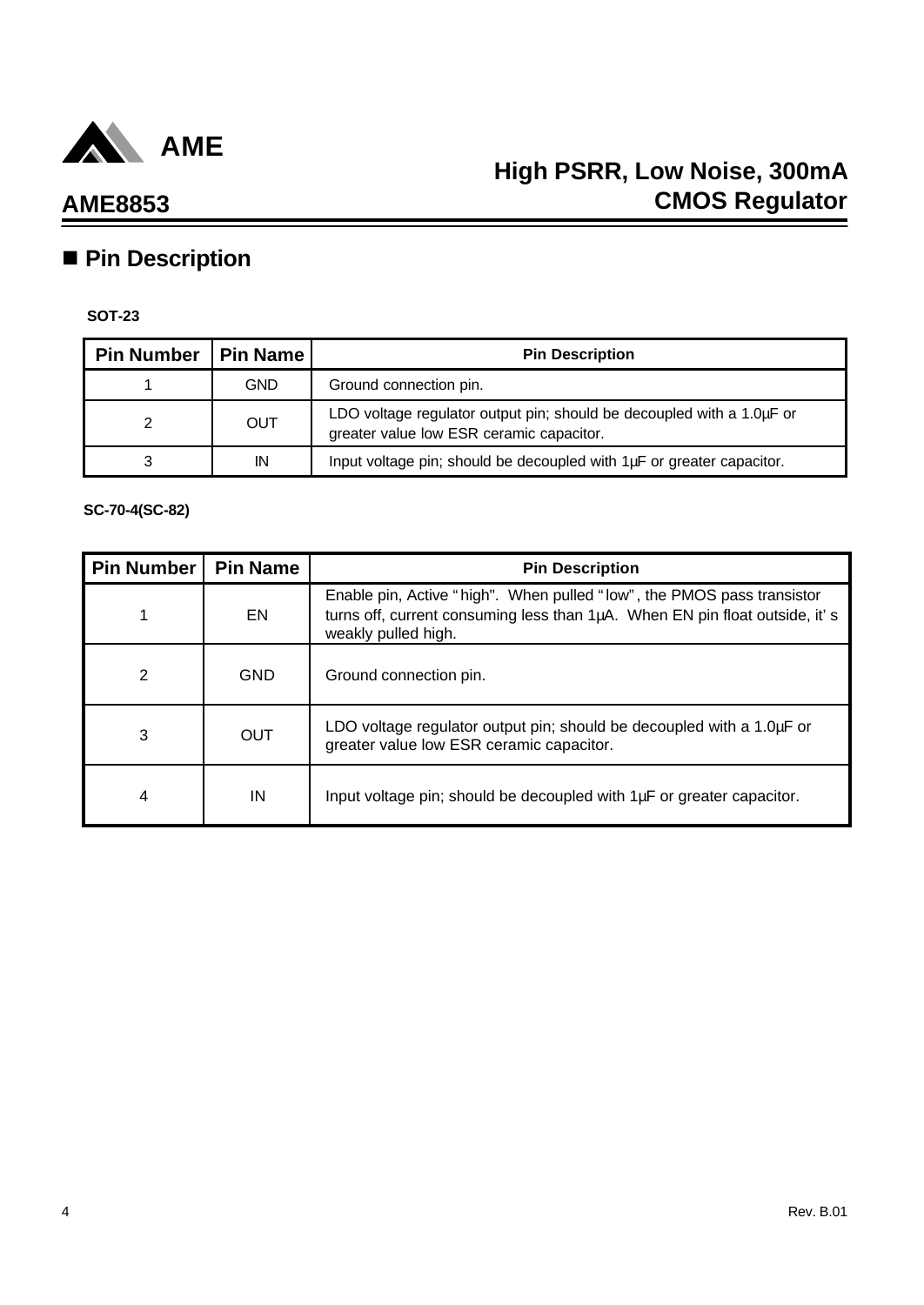

# **High PSRR, Low Noise, 300mA CMOS Regulator**

# $\blacksquare$  Ordering Information



| <b>Pin Configuration</b>                                                                                                                                                                                                                        | Package<br><b>Type</b>        | <b>Number of</b><br><b>Pins</b> | <b>Output Voltage</b>                                                                                                          | <b>Special Feature</b>                                    |
|-------------------------------------------------------------------------------------------------------------------------------------------------------------------------------------------------------------------------------------------------|-------------------------------|---------------------------------|--------------------------------------------------------------------------------------------------------------------------------|-----------------------------------------------------------|
| 1.1N<br>A<br>(SC-70-5) 2. GND<br>3. EN<br>4. NC<br>5. OUT<br>1.1N<br>A<br>(SOT-25) 2. GND<br>(TSOT-25A) 3. EN<br>4. NC<br>5. OUT<br>1. EN<br>A<br>(SC-70-4/ 2. GND<br>SC-82)<br>3. OUT<br>4. IN<br>1. GND<br>A<br>2. OUT<br>$(SOT-23)$<br>3. IN | E: SOT-2X<br>I: SC-70 (SC-82) | T:3<br>U: 4<br>V: 5             | 080: 0.8V<br>090: 0.9V<br>100: 1.0V<br>110: 1.1V<br>120: 1.2V<br>130: 1.3V<br>140: 1.4V<br>150: 1.5V<br>420: 4.2V<br>430: 4.3V | N/A: SOT-2X<br>K: 0.9mm max height<br>(for TSOT-2XA Only) |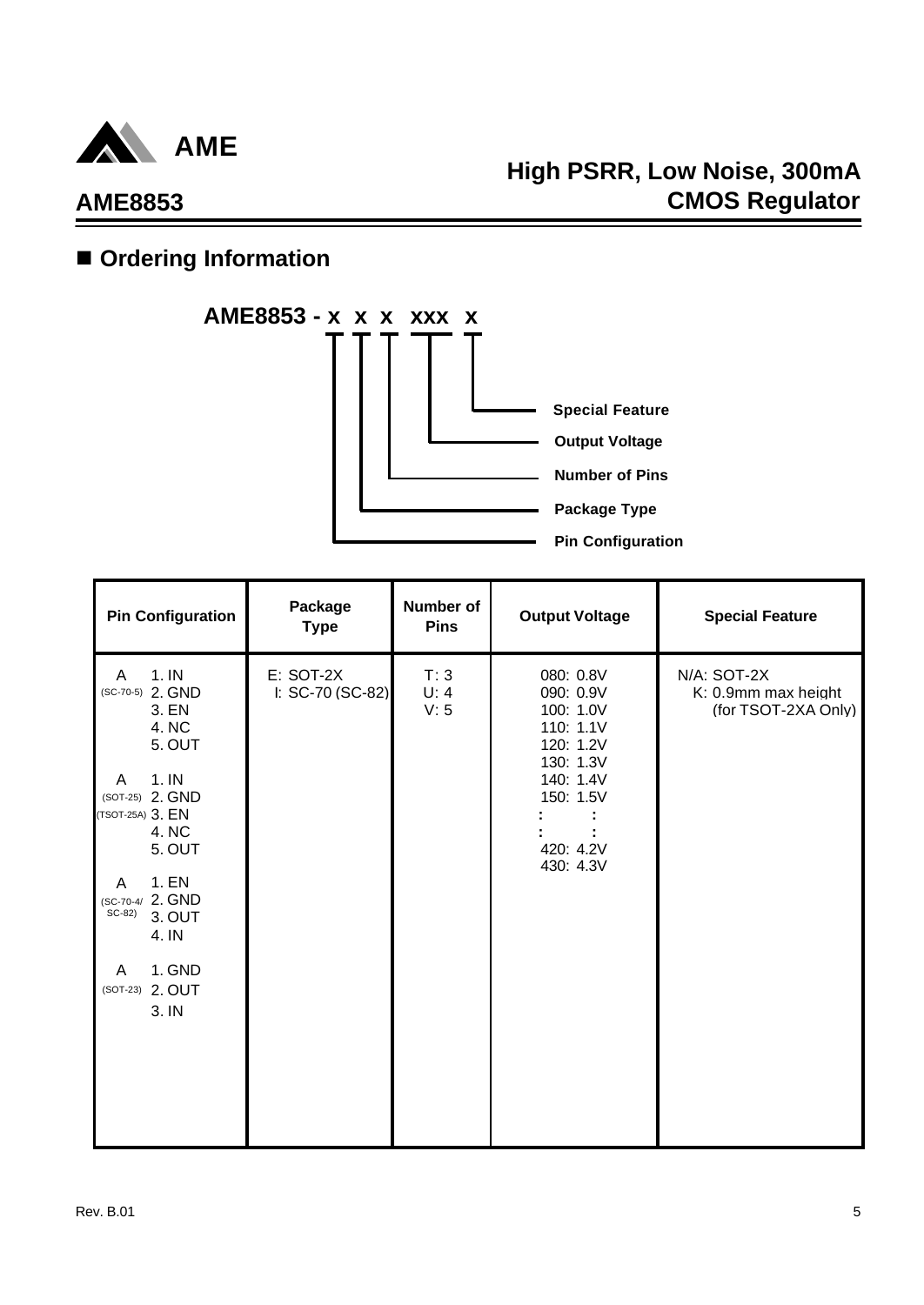

## n **Absolute Maximum Ratings**

| <b>Parameter</b>          | <b>Symbol</b>    | <b>Maximum</b>          | <b>Unit</b> |
|---------------------------|------------------|-------------------------|-------------|
| Input Voltage             | $V_{IN}$         | $-0.3$ to 6             |             |
| <b>EN Voltage</b>         | V <sub>EN</sub>  | $-0.3$ to 6             |             |
| <b>Output Current</b>     | $I_{\text{OUT}}$ | $P_D/(V_{IN}-V_{OUT})$  | mA          |
| Output Voltage            | $V_{\text{OUT}}$ | GND-0.3 to $V_{IN}+0.3$ |             |
| <b>ESD Classification</b> |                  | B*                      |             |

# ■ Recommended Operating Conditions

| <b>Parameter</b>            | Symbol                    | Rating          | Unit        |
|-----------------------------|---------------------------|-----------------|-------------|
| Ambient Temperature Range   | <sup>1</sup> A            | $-40$ to $+85$  | $^{\circ}C$ |
| Junction Temperaturen Range |                           | $-40$ to $+125$ | $^{\circ}C$ |
| Storage Temperaturen Range  | $\mathsf{T}_{\text{STG}}$ | $-65$ to $+150$ | $^{\circ}C$ |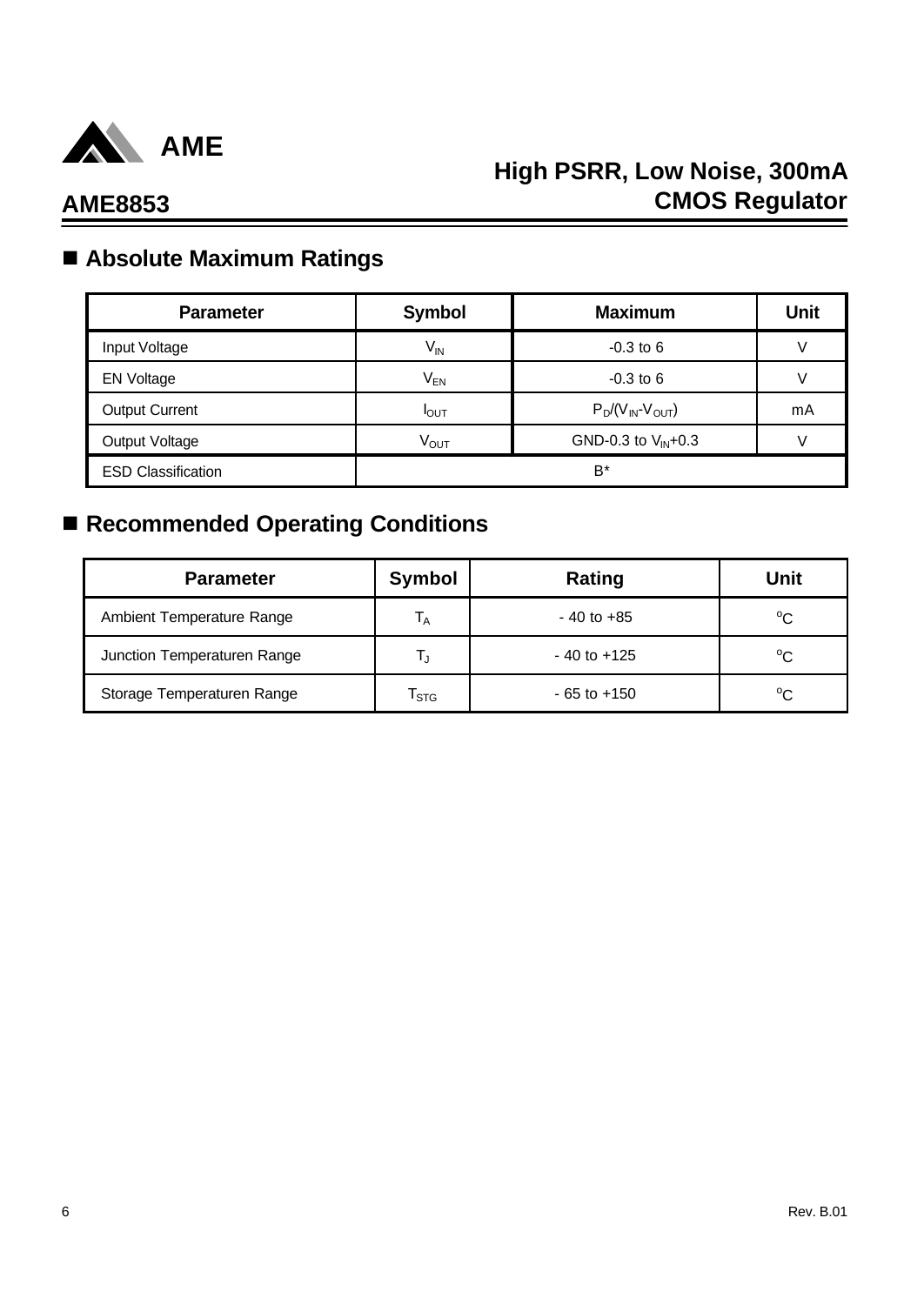

# **AME8853**

## n **Thermal Information**

| <b>Parameter</b>                                   | Package        | Die Attach              | <b>Symbol</b>        | <b>Maximum</b>                                | <b>Unit</b>      |
|----------------------------------------------------|----------------|-------------------------|----------------------|-----------------------------------------------|------------------|
|                                                    | SC-70-5        |                         |                      |                                               |                  |
|                                                    | SC-70-4(SC-82) |                         |                      |                                               |                  |
| Thermal Resistance*<br>(Junction to Case)          | <b>SOT-25</b>  | <b>Conductive Epoxy</b> | $\theta_{\text{JC}}$ | 81                                            | $^{\circ}$ C / W |
|                                                    | TSOT-25A       |                         |                      | 81                                            |                  |
|                                                    | SOT-23         | Non-Conductive Epoxy    |                      | 140                                           |                  |
|                                                    | SC-70-5        |                         |                      |                                               |                  |
|                                                    | SC-70-4(SC-82) |                         | $\theta_{JA}$        |                                               |                  |
| <b>Thermal Resistance</b><br>(Junction to Ambient) | <b>SOT-25</b>  | <b>Conductive Epoxy</b> |                      | 260                                           | $^{\circ}$ C / W |
|                                                    | TSOT-25A       |                         |                      | 230                                           |                  |
|                                                    | <b>SOT-23</b>  | Non-Conductive Epoxy    |                      | N/A<br>331<br>280<br>300<br>400<br>455<br>400 |                  |
|                                                    | SC-70-5        |                         | $P_D$                |                                               |                  |
|                                                    | SC-70-4(SC-82) |                         |                      |                                               | mW               |
| Internal Power Dissipation                         | <b>SOT-25</b>  | <b>Conductive Epoxy</b> |                      |                                               |                  |
|                                                    | TSOT-25A       |                         |                      |                                               |                  |
|                                                    | <b>SOT-23</b>  | Non-Conductive Epoxy    |                      |                                               |                  |
| Solder Iron (10Sec)**                              |                |                         |                      | 350                                           | $^{\circ}C$      |

\* Measure  $\theta_{\text{JC}}$  on backside center of molding compound if IC has no tab.

\*\* MIL-STD-202G 210F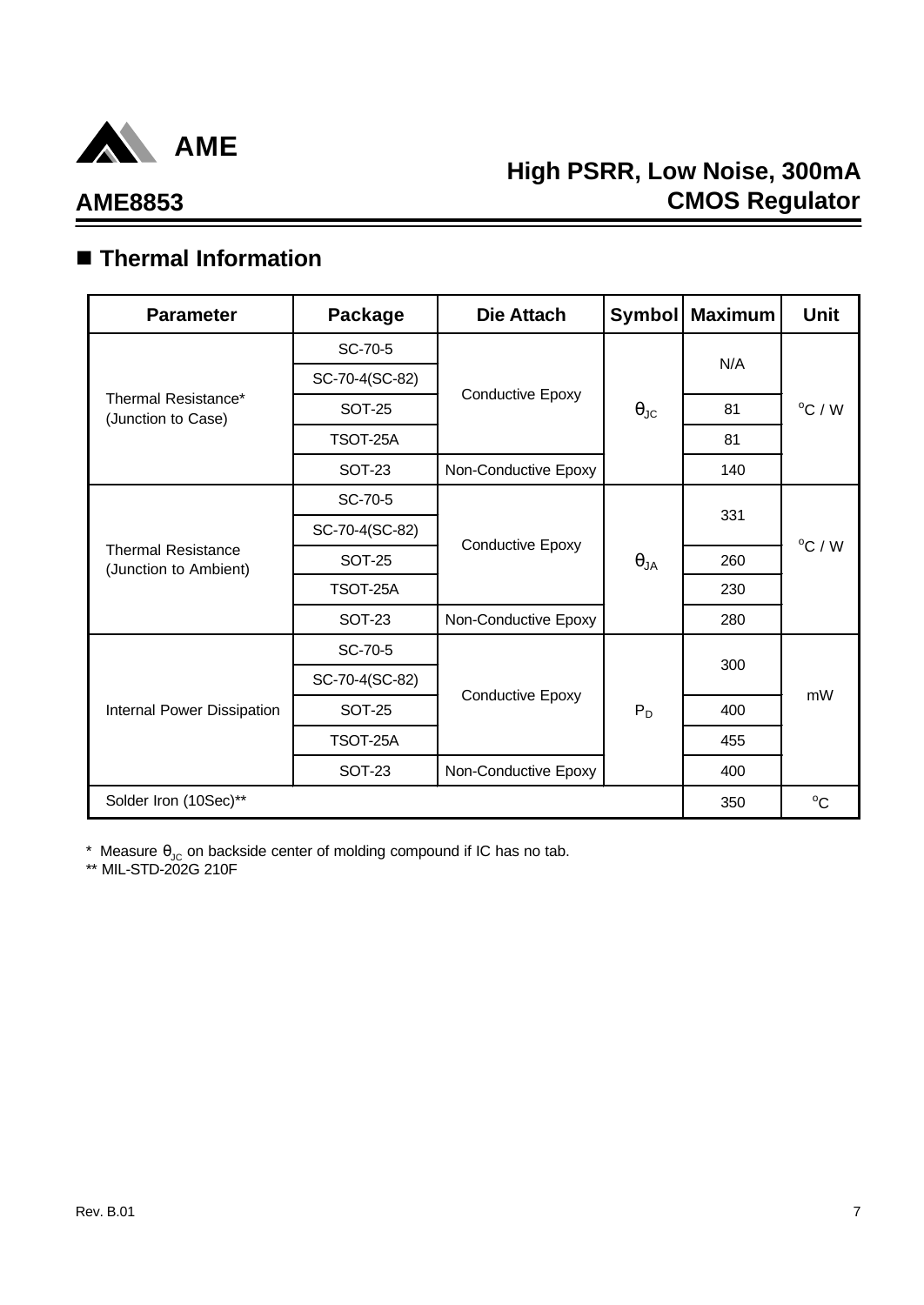

## n **Electrical Specifications**

 $V_{IN}$ = $V_{OUT(NOM)}$  +1V, (for V<sub>OUT</sub><2V, V<sub>IN</sub>=2.5V), I<sub>OUT</sub>=1mA, and C<sub>OUT</sub>=1μF, C<sub>IN</sub>=1μF unless otherwise noted. Typical values are at  $T_{\text{\tiny A}}$ =25°C.

| <b>Parameter</b>                                                                | Symbol                   | <b>Test Condition</b>                                                                                                      | Min                                    | <b>Typ</b> | <b>Max</b> | <b>Units</b> |
|---------------------------------------------------------------------------------|--------------------------|----------------------------------------------------------------------------------------------------------------------------|----------------------------------------|------------|------------|--------------|
| Input Voltage                                                                   | $V_{IN}$                 |                                                                                                                            | 2.5                                    |            | 5.5        | V            |
| <b>Output Accuracy</b>                                                          | V <sub>OUT, ACC</sub>    |                                                                                                                            | $-2.0$                                 |            | 2.0        | %            |
| Output Voltage Range                                                            | $V_{OUT}$                |                                                                                                                            | 0.8                                    |            | 4.3        | $\vee$       |
|                                                                                 |                          | $I_{\text{OUT}} = 300 \text{mA}, 0.8 \text{V}$ $V_{\text{OUT(NOM)}}$ 2.0V                                                  |                                        |            | Note2      |              |
| Dropout Voltage                                                                 | <b>V</b> <sub>DROP</sub> | $IOUT=300mA, 2.0V< VOUT(NOM)$<br>2.4V                                                                                      |                                        |            | 500        | mV           |
| (Note 1)                                                                        |                          | $I_{OUT}$ =300mA, 2.4V <v<sub>OUT(NOM)<br/>2.8V</v<sub>                                                                    |                                        |            | 400        |              |
|                                                                                 |                          | $I_{\text{OUT}}$ =300mA, 2.8V <v<sub>OUT(NOM)</v<sub>                                                                      |                                        | 220        | 300        |              |
| <b>Output Current</b>                                                           | $I_{OUT}$                |                                                                                                                            | 300                                    |            |            | mA           |
| <b>Quiescent Current</b>                                                        | $I_{\Omega}$             | $I_{\text{OUT}} = 0 \text{mA}$                                                                                             |                                        | 60         | 90         | μA           |
| Line Regulation                                                                 |                          | $I_{OUT}$ =1mA, 0.8V $V_{OUT}$ 1.2V,<br>2.5V V <sub>IN</sub> 3.5V                                                          | $-0.25$                                |            | 0.25       |              |
| $\frac{\Delta V_{OUT}}{\Delta V_{OUT}}\times100\%$                              |                          | $I_{OUT}$ =1mA, 1.2V <v<sub>OUT 2.0V,<br/>2.5V V<sub>IN</sub> 3.5V</v<sub>                                                 | $-0.2$<br>$0.2^{\circ}$<br>-0.1<br>0.1 |            |            | $\%$ /V      |
| $\Delta V_{IN}$<br>$V_{OUT}$                                                    | $REG_{LINE}$             | $I_{OUT}$ =1mA, 2.0V <v<sub>OUT 4.2V,<br/><math>V_{IN(MIN)}</math> <math>V_{IN}</math> <math>V_{IN(MIN)}+1V</math></v<sub> |                                        |            |            |              |
|                                                                                 |                          | $I_{OUT}$ =1mA, 4.2V <v<sub>OUT 4.5V,<br/><math>V_{IN(MIN)}</math> <math>V_{IN}</math> 5.5V (Note2)</v<sub>                | $-0.25$                                |            | 0.25       |              |
| Load Regulation                                                                 |                          | 1mA $I_{\text{OUT}}$ 300mA<br>$0.8V$ $V_{\text{OUT(NOM)}}$ 1.2V                                                            | $-5.0$                                 |            | 5.0        |              |
| $\frac{\Delta V_{OUT}}{\Delta 100\%}$<br>$V_{OUT}$<br>$\Delta I_{\mathit{OUT}}$ | REG <sub>LOAD</sub>      | 1mA $I_{\text{OUT}}$ 300mA<br>1.2V $V_{OUT(NOM)}$ 2.0V                                                                     | $-4.0$                                 |            | 4.0        | $%$ /A       |
|                                                                                 |                          | 1mA $I_{OUT}$ 300mA<br>$2.0V < V_{OUT(NOM)}$                                                                               | $-3.0$                                 |            | 3.0        |              |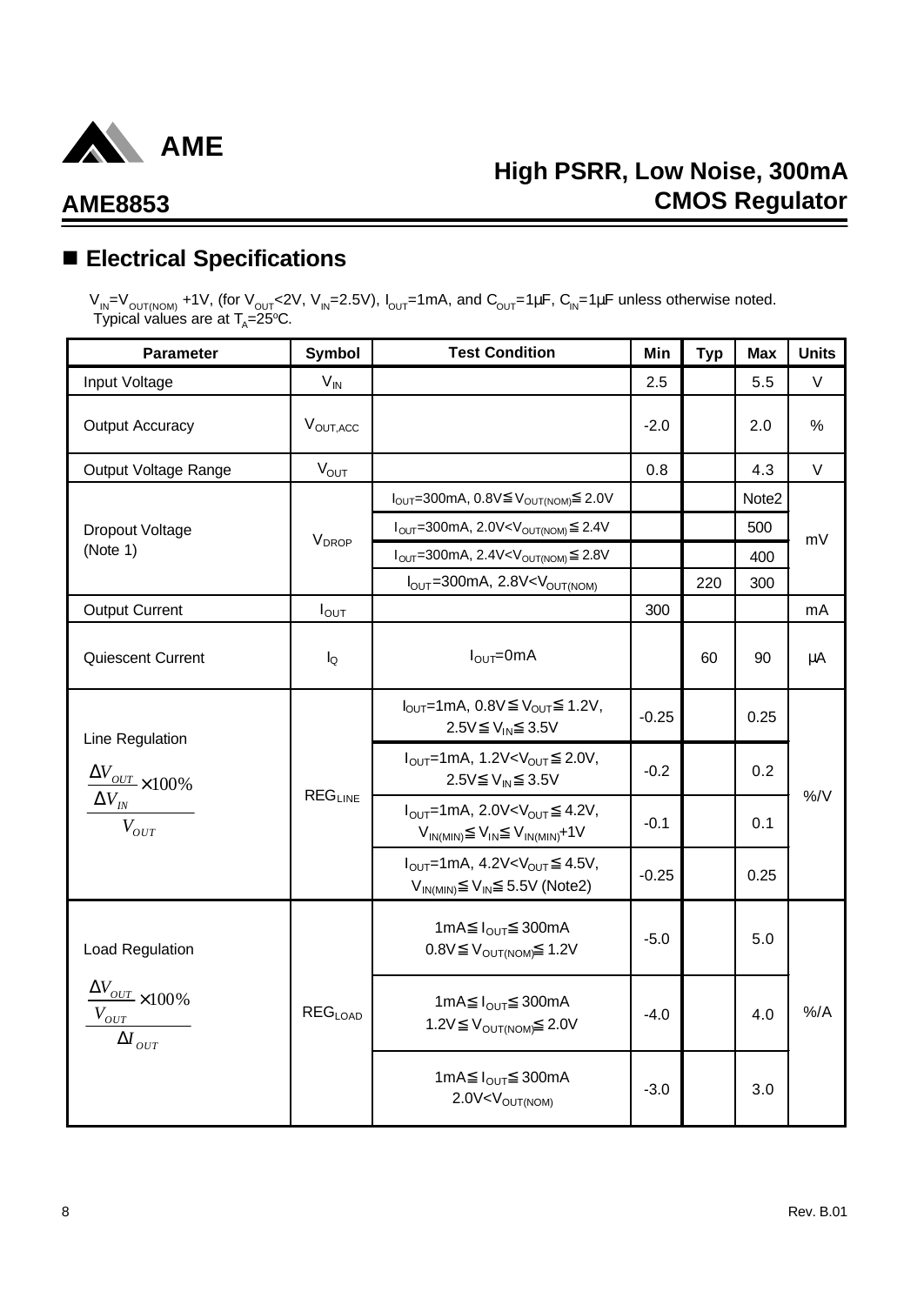

# **High PSRR, Low Noise, 300mA CMOS Regulator**

# ■ Electrical Specifications (Contd.)

| <b>Parameter</b>                              | Symbol                            | <b>Test Condition</b>                                                 |           | Min      | <b>Typ</b> | <b>Max</b>      | <b>Units</b>           |
|-----------------------------------------------|-----------------------------------|-----------------------------------------------------------------------|-----------|----------|------------|-----------------|------------------------|
|                                               |                                   | $C_{OUT}$ =1uF, $V_{OUT}$ =0.8V                                       | $F=100Hz$ |          | 60         |                 |                        |
| Power Supply<br><b>Rejection Ration</b>       | <b>PSRR</b>                       | $I_{\text{OUT}} = 10 \text{mA}$                                       | $F=1KHz$  |          | 60         |                 | dB                     |
|                                               |                                   | $V_{IN} = 2.8V$                                                       | $F=10KHz$ |          | 60         |                 |                        |
| <b>Output Voltage Noise</b>                   | eN                                | $I_{\text{OUT}}$ =10mA, $V_{\text{OUT}}$ =0.8V,<br>$f=10Hz$ to 100KHz |           |          | 60         |                 | $\mu$ V <sub>RMS</sub> |
| Enable High(enabled)                          | $V_{EN,HI}$                       | $V_{IN(MIN)}$ $V_{IN}$ 5.5V                                           |           | 1.4      |            | $V_{\text{IN}}$ | $\vee$                 |
| Enable Low (shutdown)                         | $V_{EN,LO}$                       | $V_{IN(MIN)}$ $V_{IN}$ 5.5V                                           |           | $\Omega$ |            | 0.4             |                        |
|                                               | $I_{EN,HI}$                       | $V_{EN} = V_{IN}$                                                     |           |          |            | 0.5             |                        |
| Enable Input Bias Current                     | <b>EN,LO</b>                      | $V_{EN} = 0V$                                                         |           |          |            | 1.5             | μA                     |
| Shutdown Current                              | <b>I</b> SHDN                     | $V_{IN} = 5.0V$ , $V_{EN} = 0V$                                       |           |          | 0.1        | 1               | μA                     |
| Shutdown Output Voltage                       | V <sub>OUT,SD</sub>               | $IOUT=0.4mA, VFN=0$                                                   |           |          |            | 0.4             | $\vee$                 |
| <b>Protection</b>                             |                                   |                                                                       |           |          |            |                 |                        |
| <b>Output Current Limit</b>                   | I <sub>LIM</sub>                  | $V_{\text{OUT}}=0.9 \times V_{\text{OUT(NOM)}}$                       |           | 350      |            |                 |                        |
| <b>Short-Circuit Current</b>                  | <sub>sc</sub>                     | $V_{OUT}$ 0.6V                                                        |           |          | 150        | 300             | mA                     |
| <b>Thermal Shutdown</b><br><u>Temperature</u> | $T_{\scriptsize \text{SHDN}}$     | Shutdown, temperature increasing                                      |           |          | 150        |                 | $^{\circ}C$            |
| Thermal Shutdown Hysteresis                   | $T_{\mathsf{SHDN}(\mathsf{HYS})}$ |                                                                       |           |          | 20         |                 |                        |

Note1: Dropout Voltage is measured at V<sub>ouT</sub>=V<sub>ouT(NOM)</sub>x98% Note2:For  $\rm V_{\rm OUT}$  below 2.0V, Dropout Voltage is the input $_{\rm (MIN)}$  to output differential.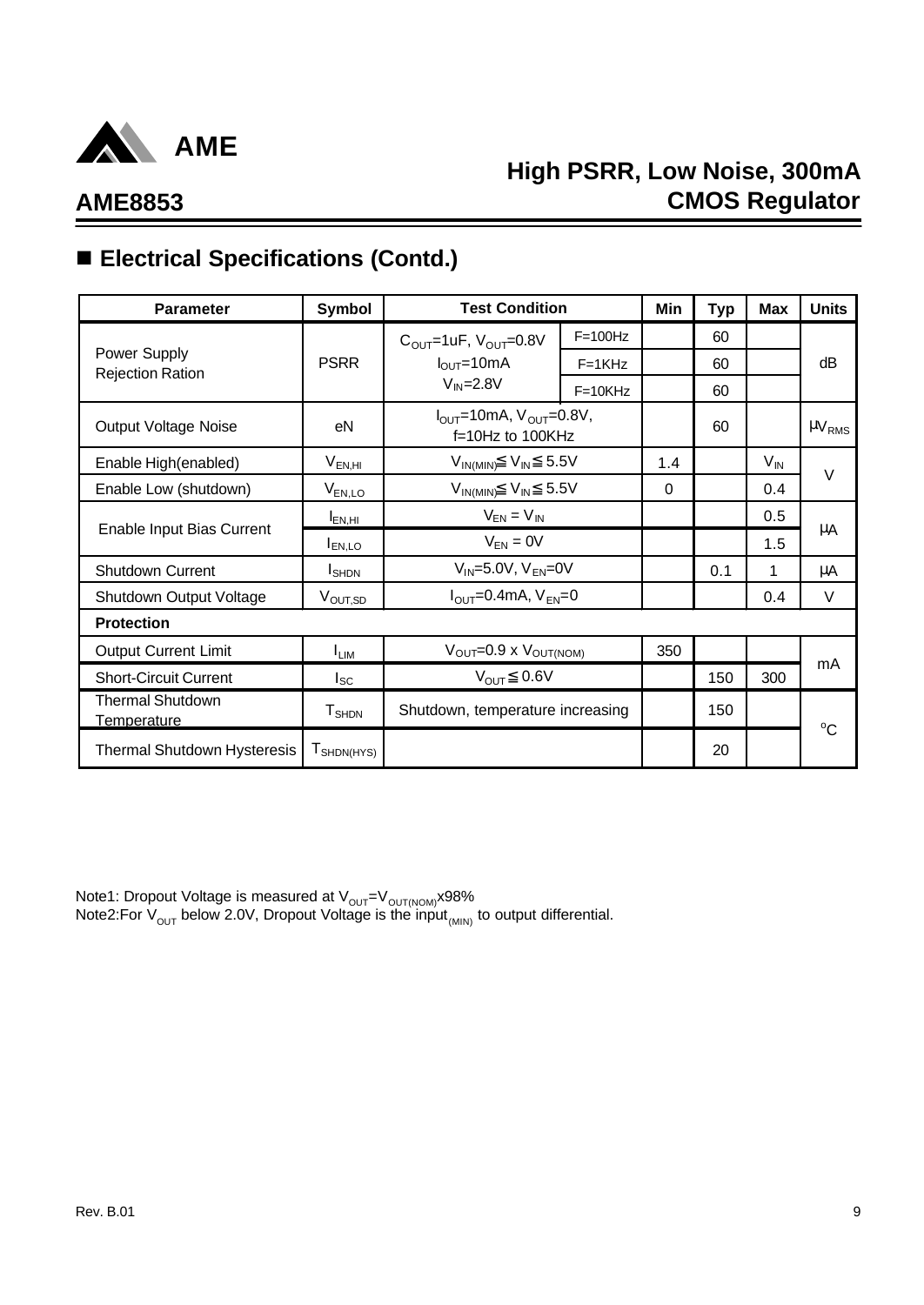

The AME8853 family of CMOS regulators contain a PMOS pass transistor, voltage reference, error amplifier, over-current protection thermal shutdown, and Power Good detection circuitry.

The P-channel pass transistor receives data from the error amplifier, over-current shutdown, and thermal protection circuits. During normal operation, the error amplifier compares the output voltage to a precision reference. Over-current and Thermal shutdown circuits become active when the junction temperature exceeds  $150^{\circ}$ C, or the current exceeds 300mA. During thermal shutdown, the output voltage remains low. Normal operation is restored when the junction temperature drops more 20°C.

#### **Capacitor Selection and Regulator Stability**

The AME8853 is stable with an output capacitor to ground of 1μF or greater. Ceramic capacitors have the lowest ESR, and will offer the best AC performance. Conversely, Aluminum Electrolytic capacitors exhibit the highest ESR, resulting in the poorest AC response. Unfortunately, large value ceramic capacitors are comparatively expensive. One option is to parallel a 0.1μF ceramic capacitor with a 10μF Aluminum Electrolytic. The benefit is low ESR, high capacitance, and low overall cost.

A second capacitor is recommended between the input and ground to stabilize  $V_{\text{IN}}$ . The input capacitor should be at least 0.1μF to have a beneficial effect.

#### **Enable Pin**

The Enable Pin is normally pull-high. When activated pulled low, the MOS pass transistor shuts off, and all internal circuits are powered down. In this state, the stand by current is less than 1μA.

## **High PSRR, Low Noise, 300mA AME8853 CMOS Regulator**

### ■ Detailed Description **betailed Description Capacitor Selection and Regulator Stability**

The maximum output power of the AME8853 is limited by the maximum power dissipation of the package. By calculation the power dissipation of the package as a function of the input voltage, output voltage and output current, the maximum input voltage can be obtained. The maximum power dissipation should not exceed the package's maximum power rating.

$$
P_{MAX} = (V_{IN(MAX)} - V_{OUT}) \times I_{OUT}
$$

Where:

 $V_{IN(MAX)}$  = maximum input voltage  $P_{\text{max}}$  = maximum power dissipation of the package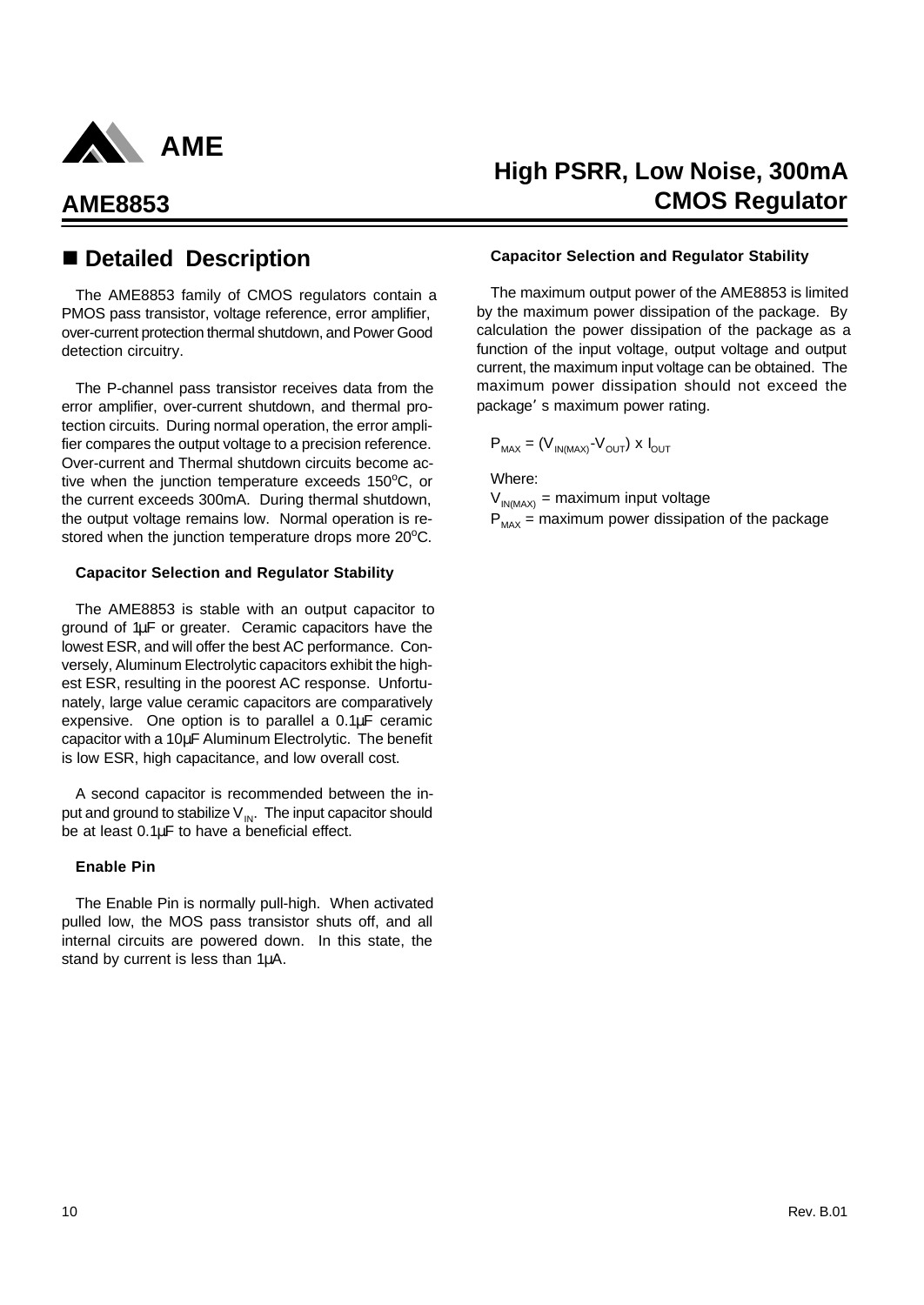

## **High PSRR, Low Noise, 300mA CMOS Regulator**

## ■ Characterization Curve



**Quiescent Current**



**Current Limit vs. Input Voltage**





**Quiescent Current**



**Current Limit vs. Input Voltage**

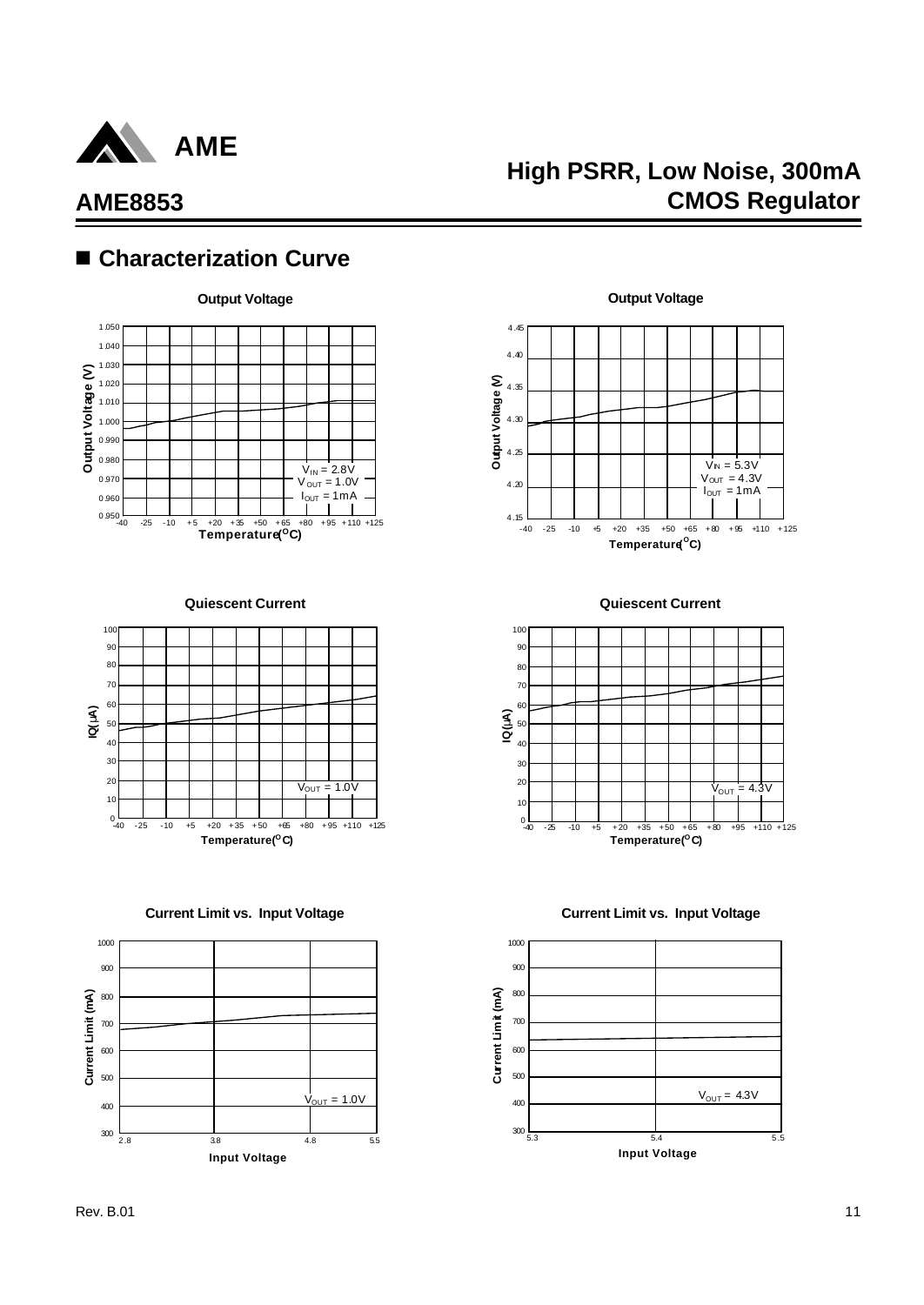

## ■ Characterization Curve











**PSRR vs. Frequency PSRR vs. Frequency**



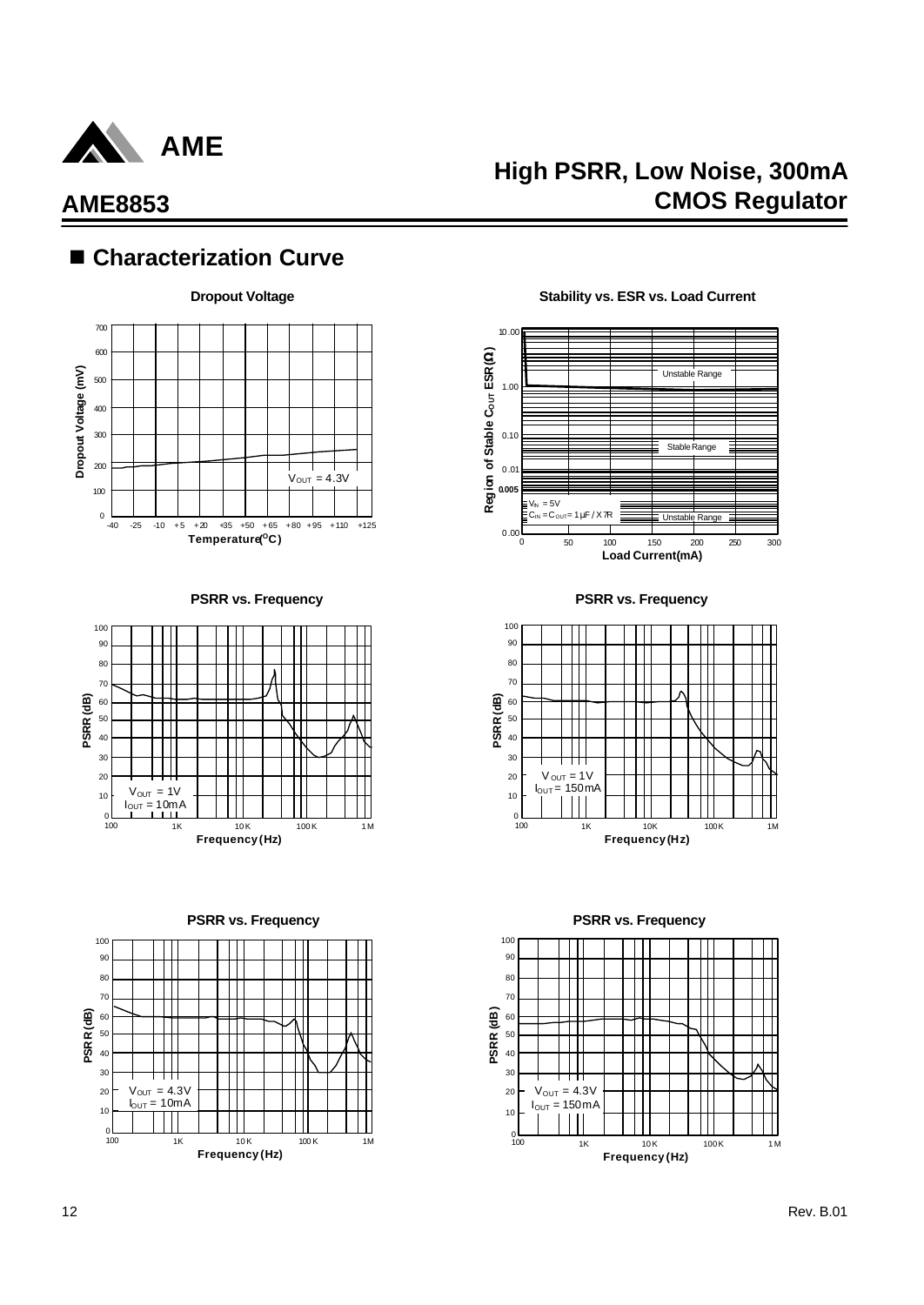

# **High PSRR, Low Noise, 300mA CMOS Regulator**

## ■ Characterization Curve



**Line Transient Response Line Transient Response**



**Line Transient Response Line Transient Response**



**Line Transient Response Line Transient Response**





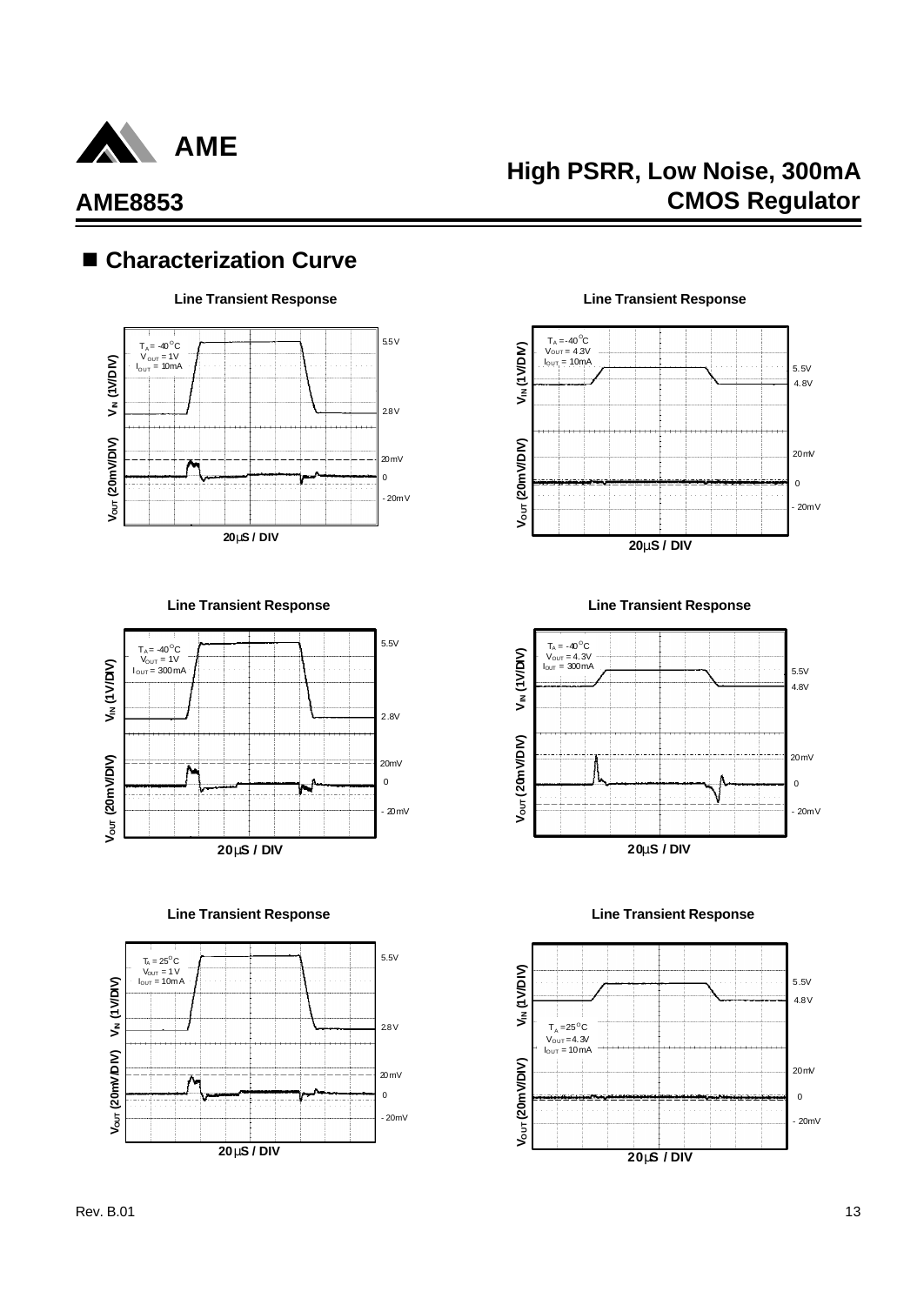

#### $T_A = 25$  <sup>o</sup>C 5.5V V<sub>OUT</sub> = 1V<br>I<sub>OUT</sub> = 300 m A **VIN (1V/DIV)** 2.8V **V/DIV)** 20mV ٨  $\mathbf{0}$ **VOUT (20m**  $-20mV$ **20mS / DIV**







# **High PSRR, Low Noise, 300mA AME8853 CMOS Regulator**



#### **Line Transient Response Line Transient Response**







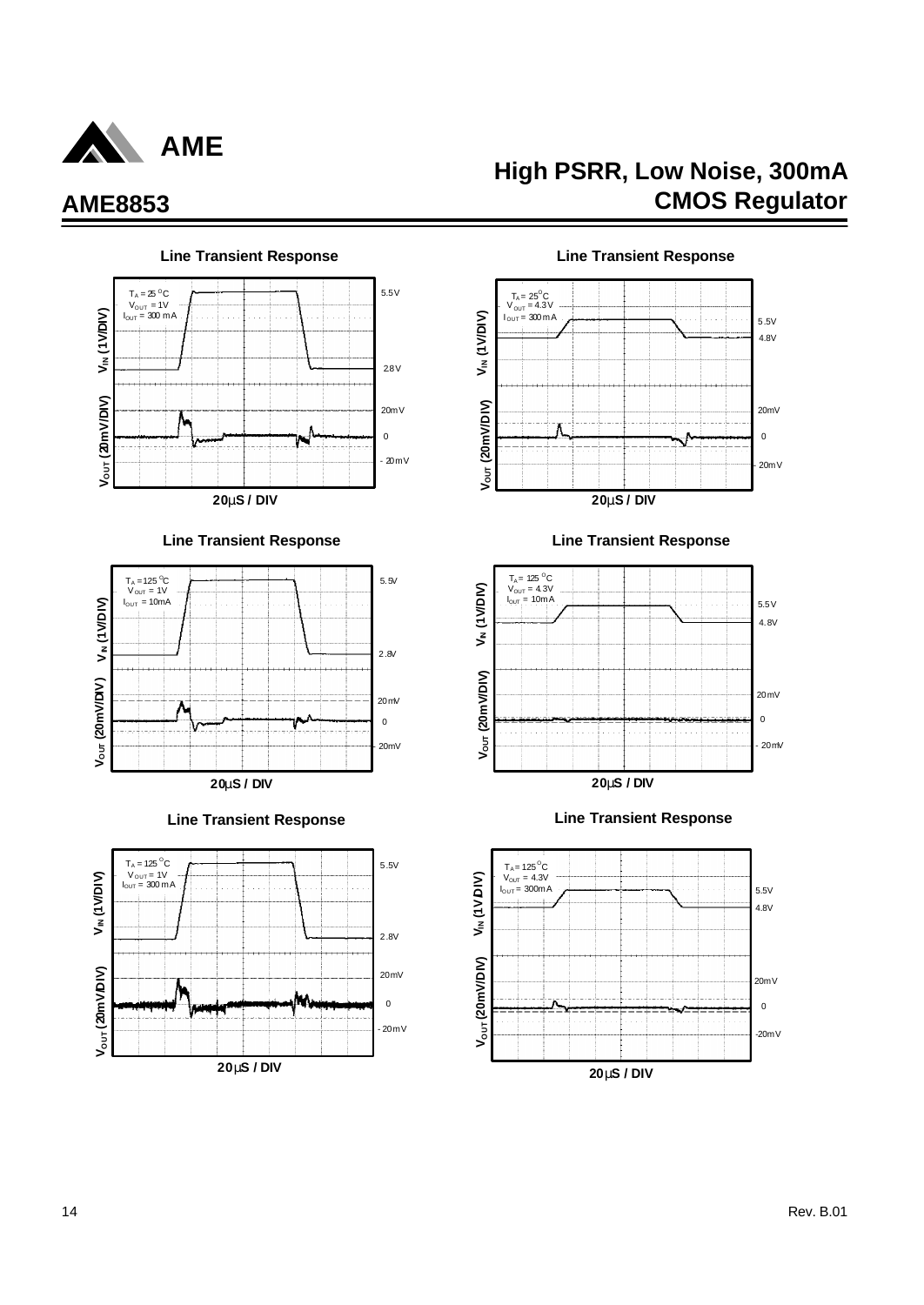

## ■ Characterization Curve



**Load Transient Response Load Transient Response**



**Load Transient Response Load Transient Response**



**Load Transient Response Load Transient Response**

**High PSRR, Low Noise, 300mA**

**CMOS Regulator**





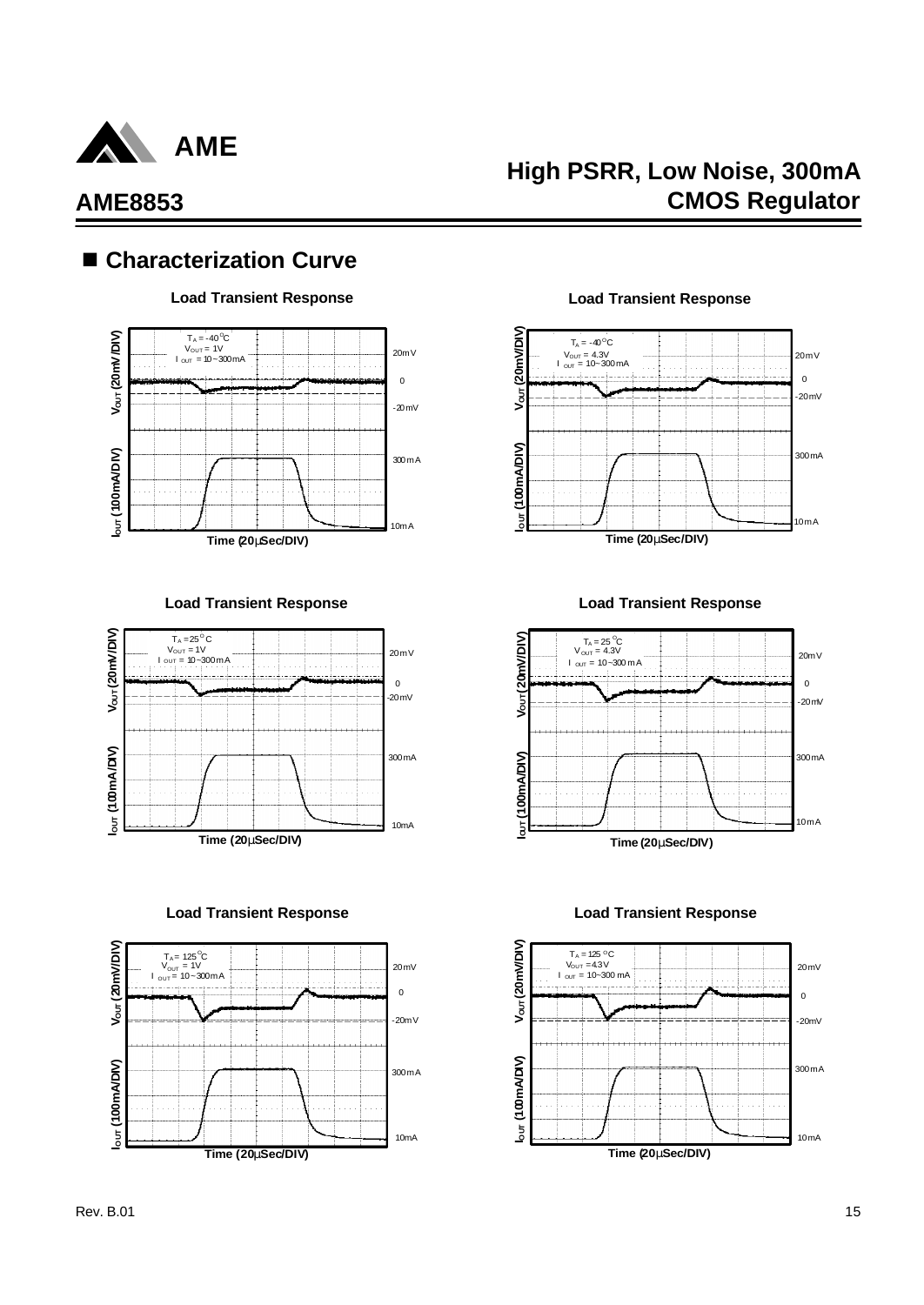

## ■ Characterization Curve



- 1) EN= 1V/div
- 2)  $V_{\text{OUT}}$ = 500mV/div
- 3)  $I_{OUT} = 20 \text{mA/div}$

#### **Chip Enable Transient Response Chip Enable Transient Response**



- 1) EN= 2V/div 2)  $V_{OUT} = 2V/div$
- 3)  $I_{\text{OUT}} = 20 \text{mA/div}$

#### **Chip Enable Transient Response Chip Enable Transient Response**



1) EN= 1V/div

2)  $V_{OUT}$ = 500V/div

3)  $I_{\text{OUT}} = 20 \text{mA/div}$ 



1) EN= 2V/div 2)  $V_{OUT} = 2V/div$ 3)  $I_{\text{OUT}} = 20 \text{mA/div}$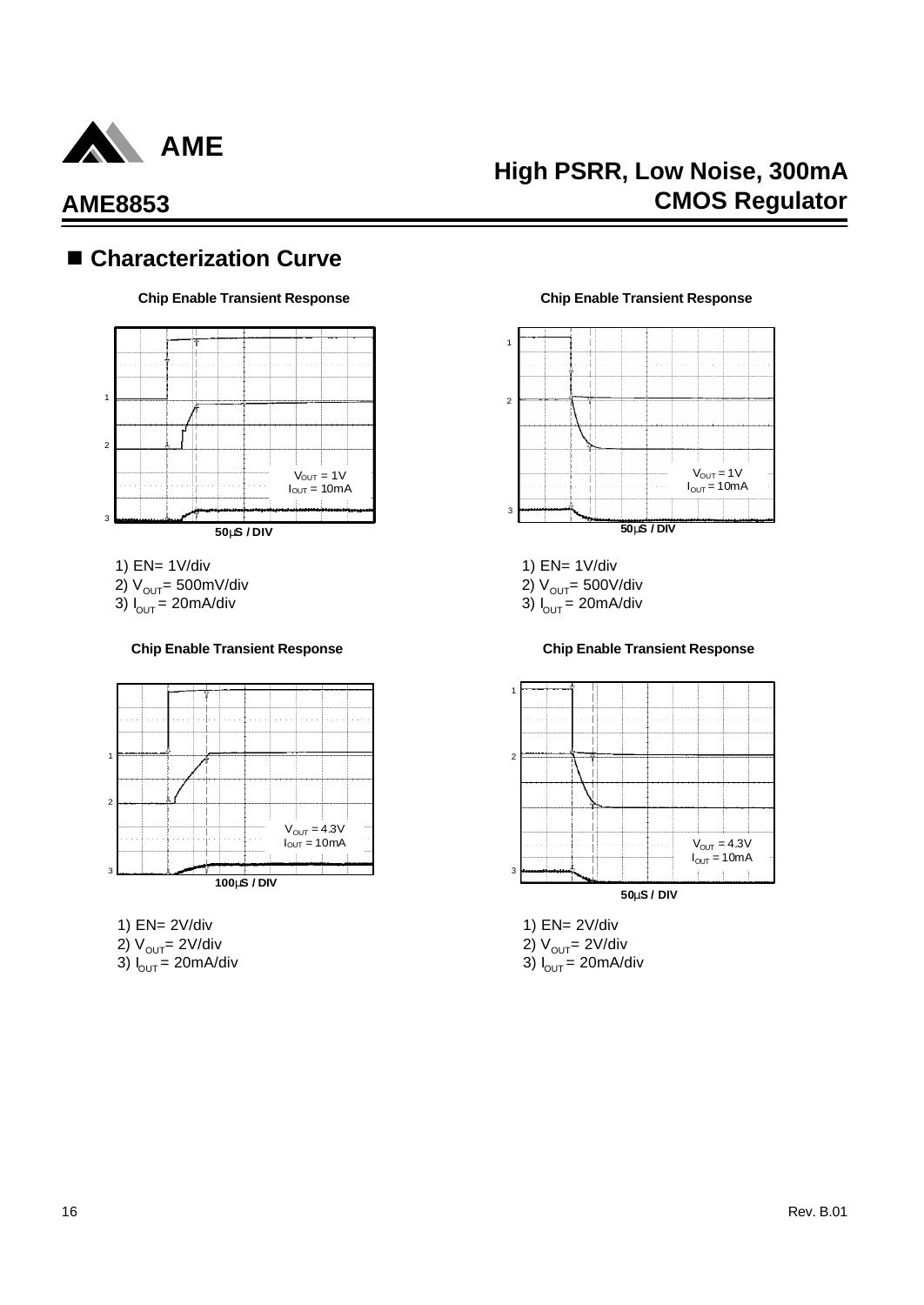

## **High PSRR, Low Noise, 300mA CMOS Regulator**

# ■ Characterization Curve



1) EN= 1V/div 2)  $V_{OUT}$ = 500mV/div 3)  $I_{OUT} = 100 \text{mA/div}$ 



- 1) EN= 2V/div 2)  $V_{OUT} = 2V/div$
- 3)  $I_{\text{OUT}} = 100 \text{mA/div}$

#### **Chip Enable Transient Response Chip Enable Transient Response**



- 1) EN= 1V/div
- 2)  $V_{OUT}$ = 500mV/div

3)  $I_{OUT} = 100$ mA/div



#### **Chip Enable Transient Response Chip Enable Transient Response**



2) V<sub>out</sub>= 2V/div

3) I<sub>out</sub> = 100mA/div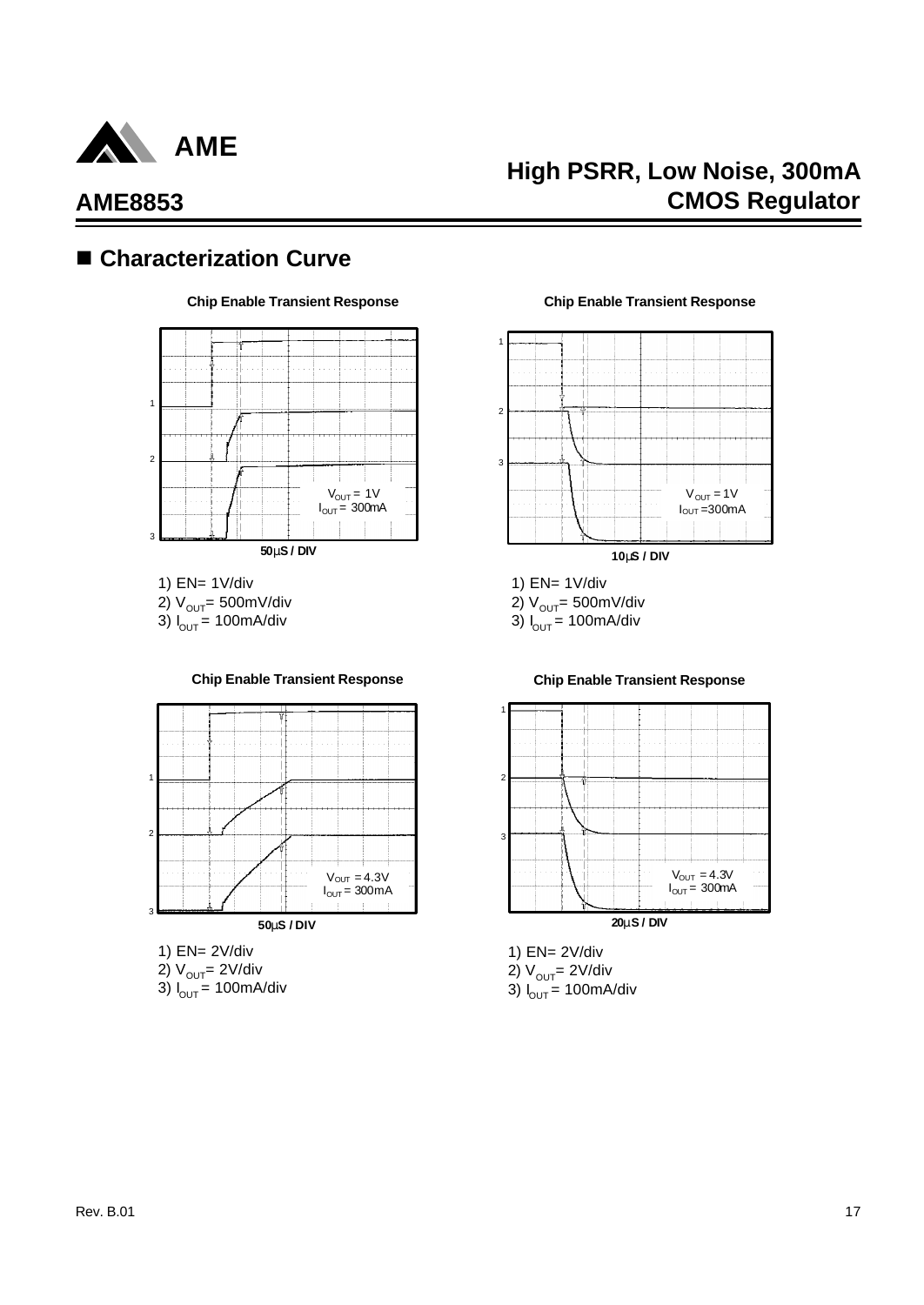

# n **Tape and Reel Dimension**

**SC-70-5**



**Carrier Tape, Number of Components Per Reel and Reel Size**

| Package | <b>Carrier Width (W)</b> | Pitch (P)      | <b>Part Per Full Reel</b> | <b>Reel Size</b> |
|---------|--------------------------|----------------|---------------------------|------------------|
| SC-70-5 | $8.0 + 0.1$ mm           | $4.0 + 0.1$ mm | 3000pcs                   | $180±1$ mm       |

**SOT-25**



**Carrier Tape, Number of Components Per Reel and Reel Size**

| Package | <b>Carrier Width (W)</b> | Pitch (P)      | <b>Part Per Full Reel</b> | <b>Reel Size</b> |
|---------|--------------------------|----------------|---------------------------|------------------|
| SOT-25  | $8.0 + 0.1$ mm           | $4.0 + 0.1$ mm | 3000pcs                   | $180±1$ mm       |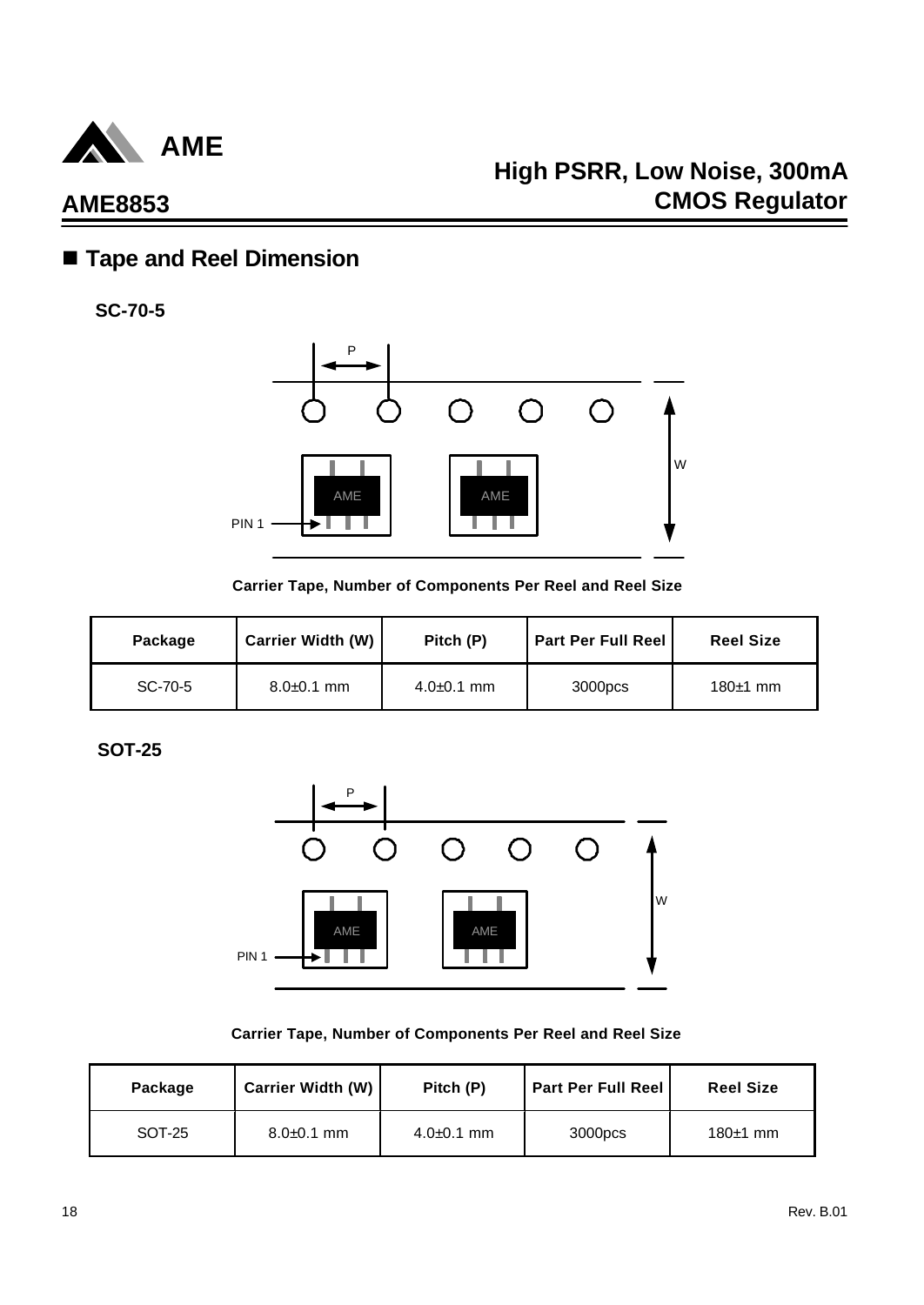

# **High PSRR, Low Noise, 300mA CMOS Regulator**

# ■ Tape and Reel Dimension (Contd.)

**TSOT-25A**



#### **Carrier Tape, Number of Components Per Reel and Reel Size**

| Package  | <b>Carrier Width (W)</b> | Pitch (P)      | <b>Part Per Full Reel</b> | <b>Reel Size</b> |
|----------|--------------------------|----------------|---------------------------|------------------|
| TSOT-25A | $8.0 + 0.1$ mm           | $4.0 + 0.1$ mm | 3000pcs                   | $180±1$ mm       |

**SOT-23**



#### **Carrier Tape, Number of Components Per Reel and Reel Size**

| Package | <b>Carrier Width (W)</b> | Pitch (P)      | <b>Part Per Full Reel</b> | <b>Reel Size</b> |
|---------|--------------------------|----------------|---------------------------|------------------|
| SOT-23  | $8.0 + 0.1$ mm           | $4.0 + 0.1$ mm | 3000pcs                   | $180±1$ mm       |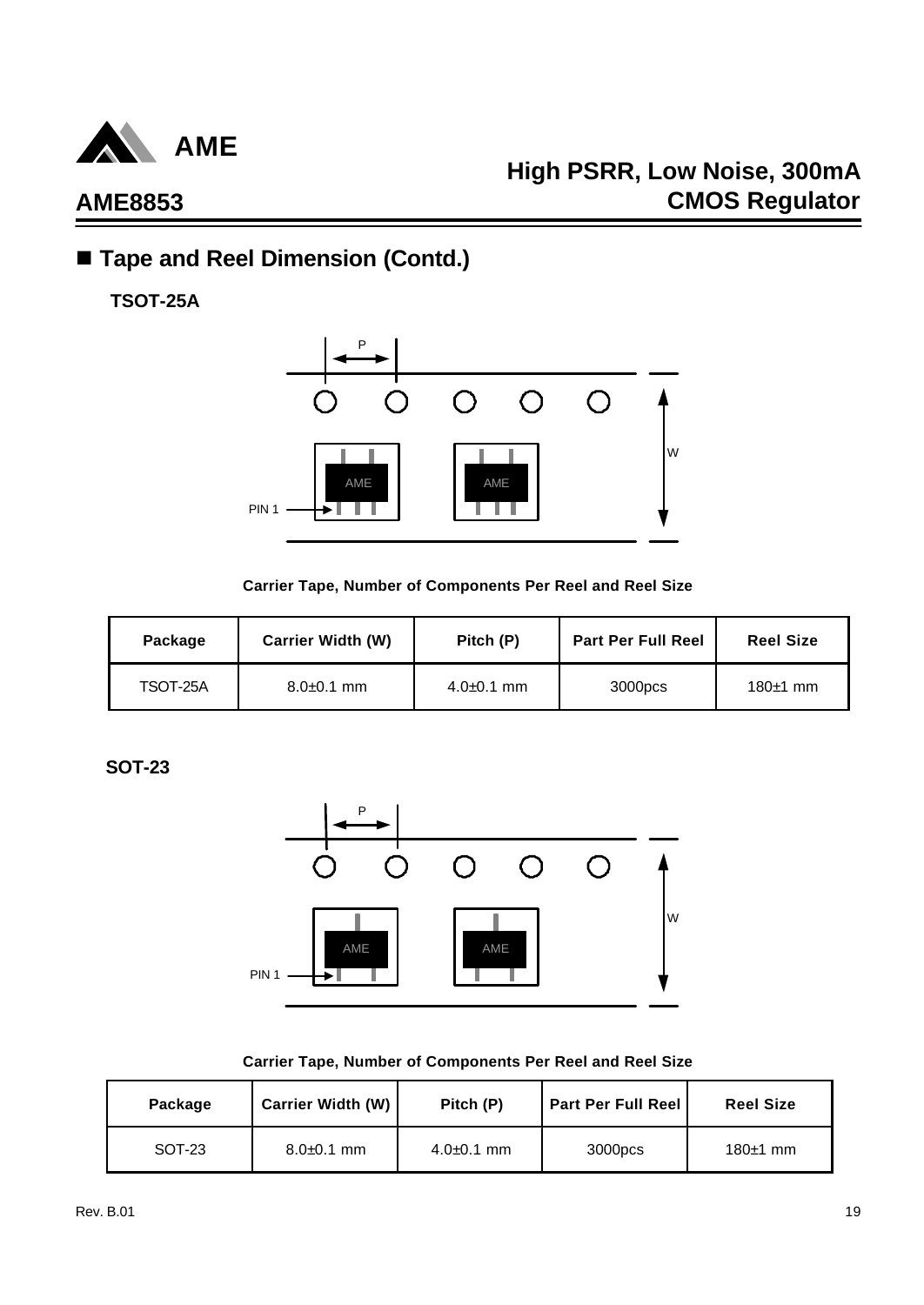

## ■ Tape and Reel Dimension (Contd.)

**SC-70-4 (SC-82)**



**Carrier Tape, Number of Components Per Reel and Reel Size**

| Package | <b>Carrier Width (W)</b> | Pitch (P)      | <b>Part Per Full Reel</b> | <b>Reel Size</b> |
|---------|--------------------------|----------------|---------------------------|------------------|
| SC-70-4 | $8.0 + 0.1$ mm           | $4.0\pm0.1$ mm | 3000pcs                   | 180 $\pm$ 1 mm   |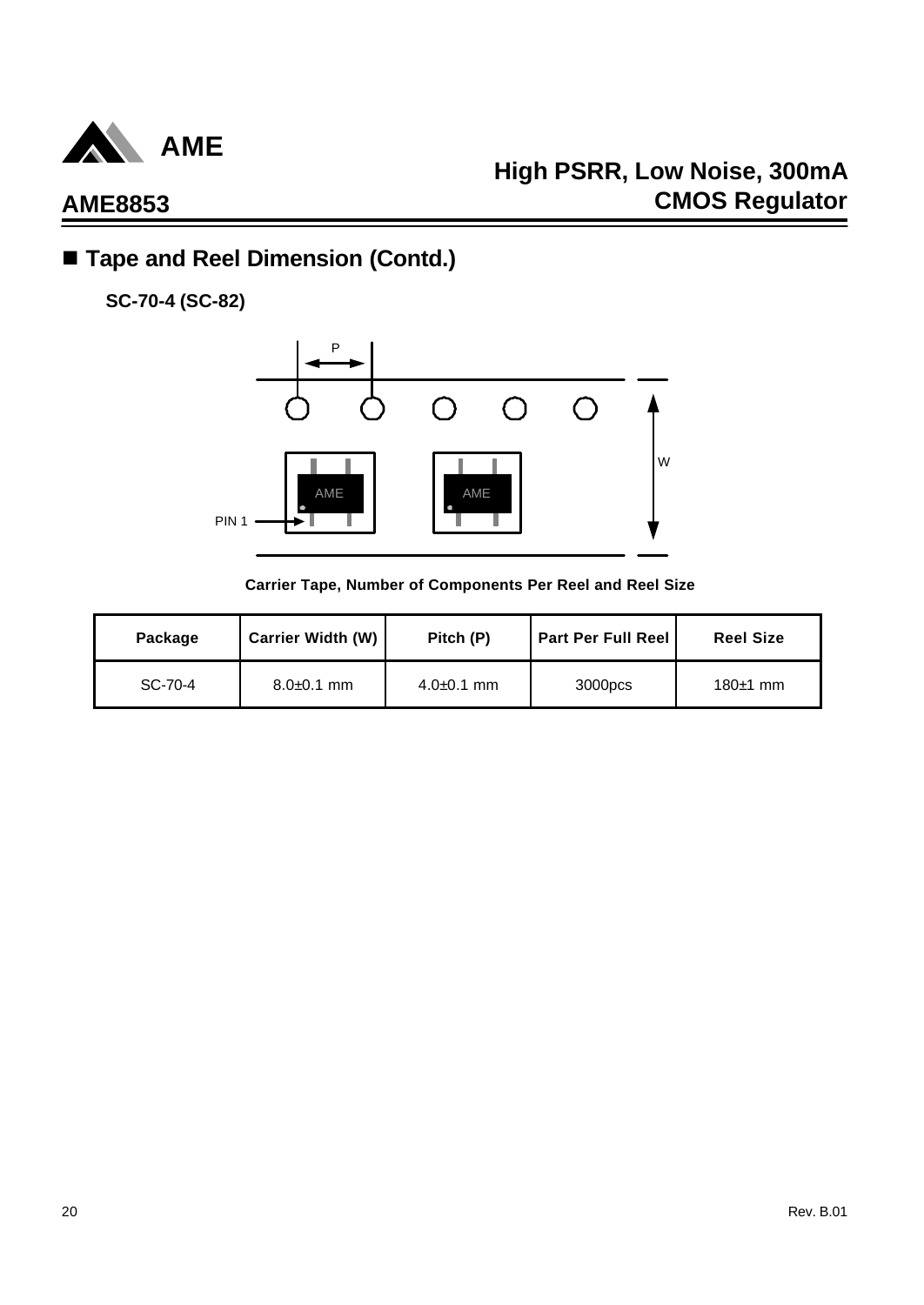

# **High PSRR, Low Noise, 300mA CMOS Regulator**

## ■ Package Dimension





**0.15(.006)** C

A A

See Detail A

**Side View**



**SECTION A-A**



| <b>SYMBOLS</b> |             | <b>MILLIMETERS</b> |             | <b>INCHES</b> |
|----------------|-------------|--------------------|-------------|---------------|
|                | <b>MIN</b>  | <b>MAX</b>         | <b>MIN</b>  | <b>MAX</b>    |
| A              | 0.80        | 1.10               | 0.0315      | 0.0433        |
| A1             | 0.00        | 0.10               | 0.0000      | 0.0039        |
| A2             | 0.80        | 1.00               | 0.0315      | 0.0394        |
| b              | 0.15        | 0.35               | 0.0059      | 0.0138        |
| b1             | 0.15        | 0.25               | 0.0059      | 0.0098        |
| C              | 0.08        | 0.25               | 0.0031      | 0.0098        |
| c <sub>1</sub> | 0.08        | 0.20               | 0.0031      | 0.0079        |
| D              | 1.85        | 2.20               | 0.0728      | 0.0866        |
| Е              | 1.80        | 2.45               | 0.0709      | 0.0965        |
| E <sub>1</sub> | 1.10        | 1.40               | 0.0433      | 0.0551        |
| е              |             | 0.65 BSC           |             | 0.0255 BSC    |
| e1             | 1.20        | 1.40               | 0.0472      | 0.0551        |
| L              | 0.26        | 0.46               | 0.0102      | 0.0181        |
| q1             | $0^{\circ}$ | $8^{\circ}$        | $0^{\circ}$ | $8^{\circ}$   |
| a              | $4^\circ$   | $10^{\circ}$       | $4^\circ$   | $10^{\circ}$  |

 $\frac{1}{\mathbb{C}}$ 

TING PLANE

 $A<sub>2</sub>$ 

A

A1

Rev. B.01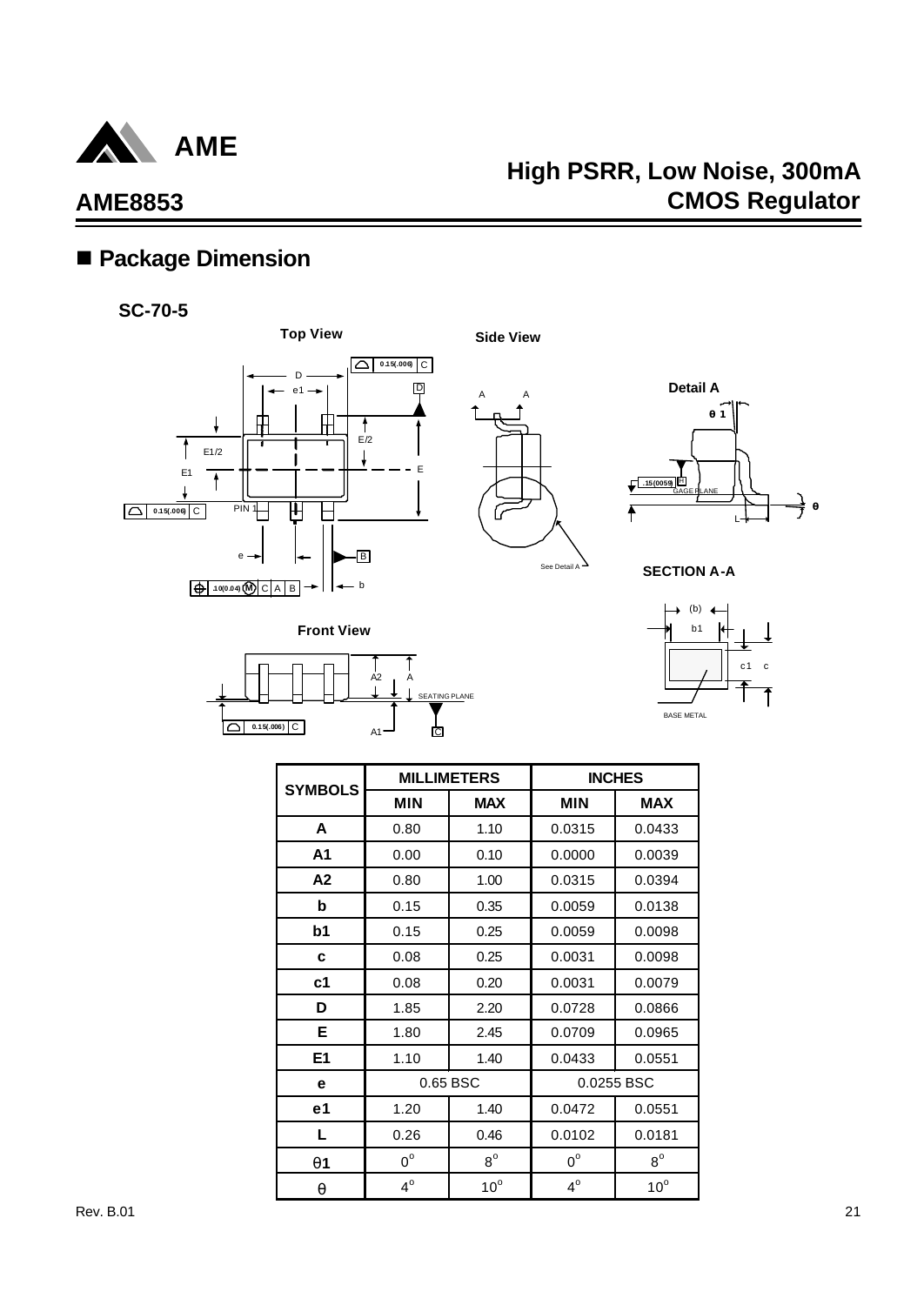

# ■ Package Dimension (Contd.)

## **SOT-25**





| <b>SYMBOLS</b> |             | <b>MILLIMETERS</b> |             | <b>INCHES</b> |
|----------------|-------------|--------------------|-------------|---------------|
|                | <b>MIN</b>  | <b>MAX</b>         | <b>MIN</b>  | <b>MAX</b>    |
| A              | 0.90        | 1.30               | 0.0354      | 0.0512        |
| A <sub>1</sub> | 0.00        | 0.15               | 0.0000      | 0.0059        |
| b              | 0.30        | 0.55               | 0.0118      | 0.0217        |
| D              | 2.70        | 3.10               | 0.1063      | 0.1220        |
| Е              | 1.40        | 1.80               | 0.0551      | 0.0709        |
| e              |             | <b>1.90 BSC</b>    | 0.07480 BSC |               |
| н              | 2.60        | 3.00               | 0.10236     | 0.11811       |
| L              |             | 0.37BSC            |             | 0.0146BSC     |
| <b>q</b> 1     | $0^{\circ}$ | $10^{\circ}$       | $0^{\circ}$ | $10^{\circ}$  |
| $\mathbf{S}_1$ | 0.95BSC     |                    | 0.0374BSC   |               |

**Front View** হ। b A

**TSOT-25A**





**SIDE VIEW**

| <b>SYMBOLS</b> |             | <b>MILLIMETERS</b> | <b>INCHES</b> |             |  |
|----------------|-------------|--------------------|---------------|-------------|--|
|                | <b>MIN</b>  | <b>MAX</b>         | <b>MIN</b>    | <b>MAX</b>  |  |
| A              | 0.700       | 0.900              | 0.028         | 0.035       |  |
| A <sub>1</sub> | 0.000       | 0.100              | 0.000         | 0.004       |  |
| A2             | 0.700       | 0.800              | 0.028         | 0.031       |  |
| b              | 0.350       | 0.500              | 0.014         | 0.020       |  |
| C              | 0.080       | 0.200              | 0.003         | 0.008       |  |
| D              | 2.820       | 3.020              | 0.111         | 0.119       |  |
| E.             | 1.600       | 1.700              | 0.063         | 0.067       |  |
| E <sub>1</sub> | 2.650       | 2.950              | 0.104         | 0.116       |  |
| е              |             | 0.95 BSC           | 0.037 BSC     |             |  |
| e <sub>1</sub> | 1.90 BSC    |                    | 0.075 BSC     |             |  |
| L              | 0.300       | 0.600              | 0.012         | 0.024       |  |
| q              | $0^{\circ}$ | $8^{\circ}$        | $0^{\circ}$   | $8^{\circ}$ |  |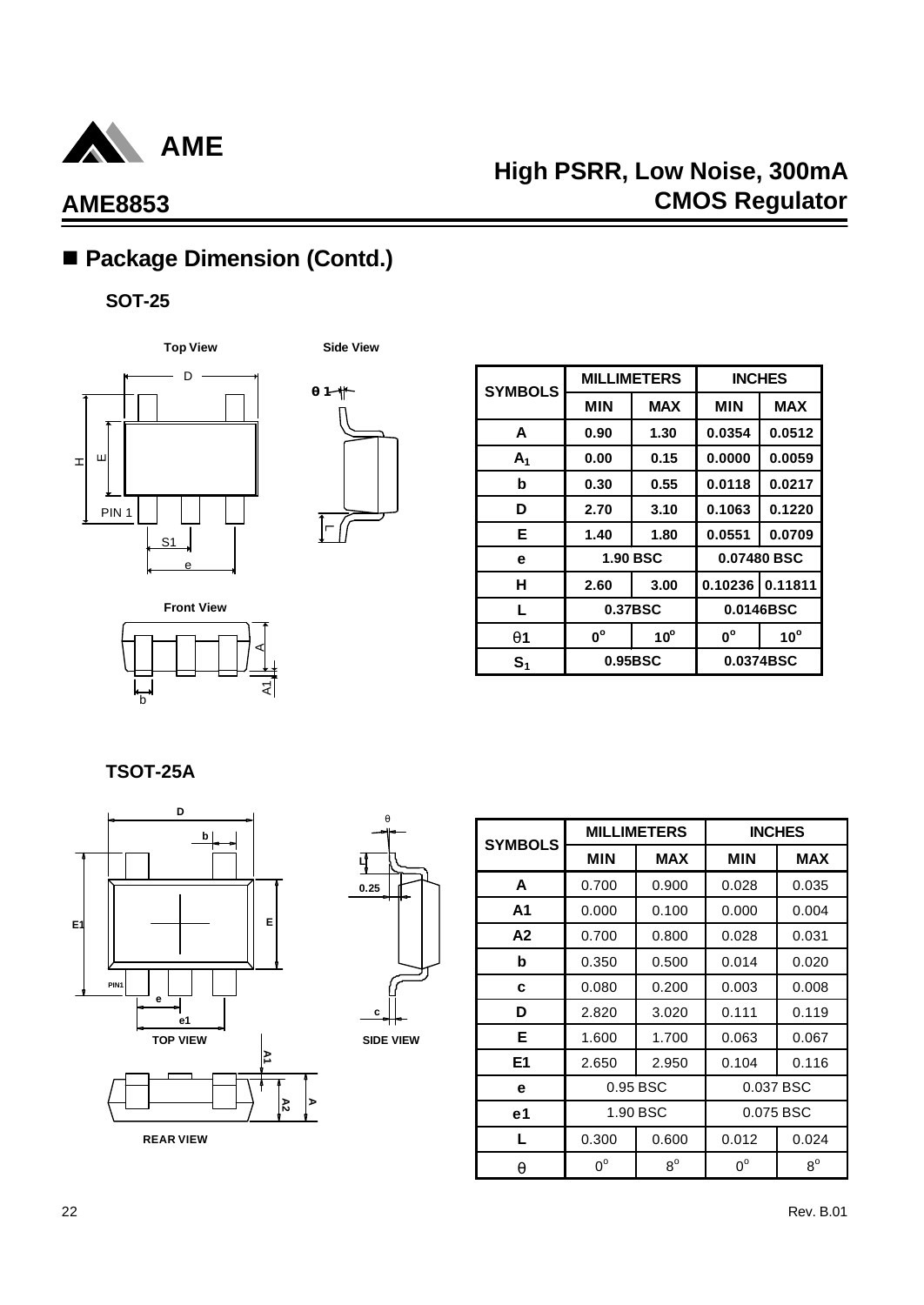

# **High PSRR, Low Noise, 300mA CMOS Regulator**

### **SOT-23**





| <b>SYMBOLS</b> | <b>MILLIMETERS</b> |              | <b>INCHES</b> |              |
|----------------|--------------------|--------------|---------------|--------------|
|                | <b>MIN</b>         | <b>MAX</b>   | <b>MIN</b>    | <b>MAX</b>   |
| A              | 0.90               | 1.40         | 0.0354        | 0.0551       |
| $A_1$          | 0.00               | 0.15         | 0.0000        | 0.0059       |
| b              | 0.30               | 0.50         | 0.0118        | 0.0197       |
| D              | 2.70               | 3.10         | 0.1063        | 0.1220       |
| Е              | 1.40               | 1.80         | 0.0551        | 0.0709       |
| е              |                    | 1.90 BSC     | 0.0748 BSC    |              |
| н              | 2.40               | 3.00         | 0.0945        | 0.1181       |
|                | 0.35BSC            |              | 0.0138 BSC    |              |
| q1             | $0^{\circ}$        | $10^{\circ}$ | $0^{\circ}$   | $10^{\circ}$ |

 $b$ A $\overline{A}$ **Front View**

**SC-70-4 (SC-82)**





**Front View**



| <b>SYMBOLS</b> |             | <b>MILLIMETERS</b> |             | <b>INCHES</b> |
|----------------|-------------|--------------------|-------------|---------------|
|                | <b>MIN</b>  | <b>MAX</b>         | <b>MIN</b>  | <b>MAX</b>    |
| A              |             | 1.10               |             | 0.0433        |
| A <sub>1</sub> | 0.00        | 0.10               | 0.0000      | 0.0039        |
| A <sub>2</sub> | 0.70        | 1.00               | 0.0276      | 0.0394        |
| b              | 0.25        | 0.35               | 0.0098      | 0.0138        |
| b <sub>1</sub> | 0.35        | 0.45               | 0.0138      | 0.0177        |
| $\mathbf c$    | 0.08        | 0.22               | 0.0031      | 0.0087        |
| D              |             | 2.00 TYP           | 0.079 TYP   |               |
| E <sub>1</sub> |             | 1.25 TYP           | 0.049 TYP   |               |
| E.             |             | 2.10 TYP           | 0.083 TYP   |               |
| e              |             | 1.30 TYP           | 0.051 TYP   |               |
| Г              | 0.26        | 0.46               | 0.0102      | 0.0181        |
| L2             |             | 0.15 TYP           | 0.006 TYP   |               |
| у              |             | 0.10               |             | 0.0039        |
| q              | $0^{\circ}$ | $8^{\circ}$        | $0^{\circ}$ | $8^{\circ}$   |
| q1             | $4^\circ$   | $12^{\circ}$       | $4^\circ$   | $12^{\circ}$  |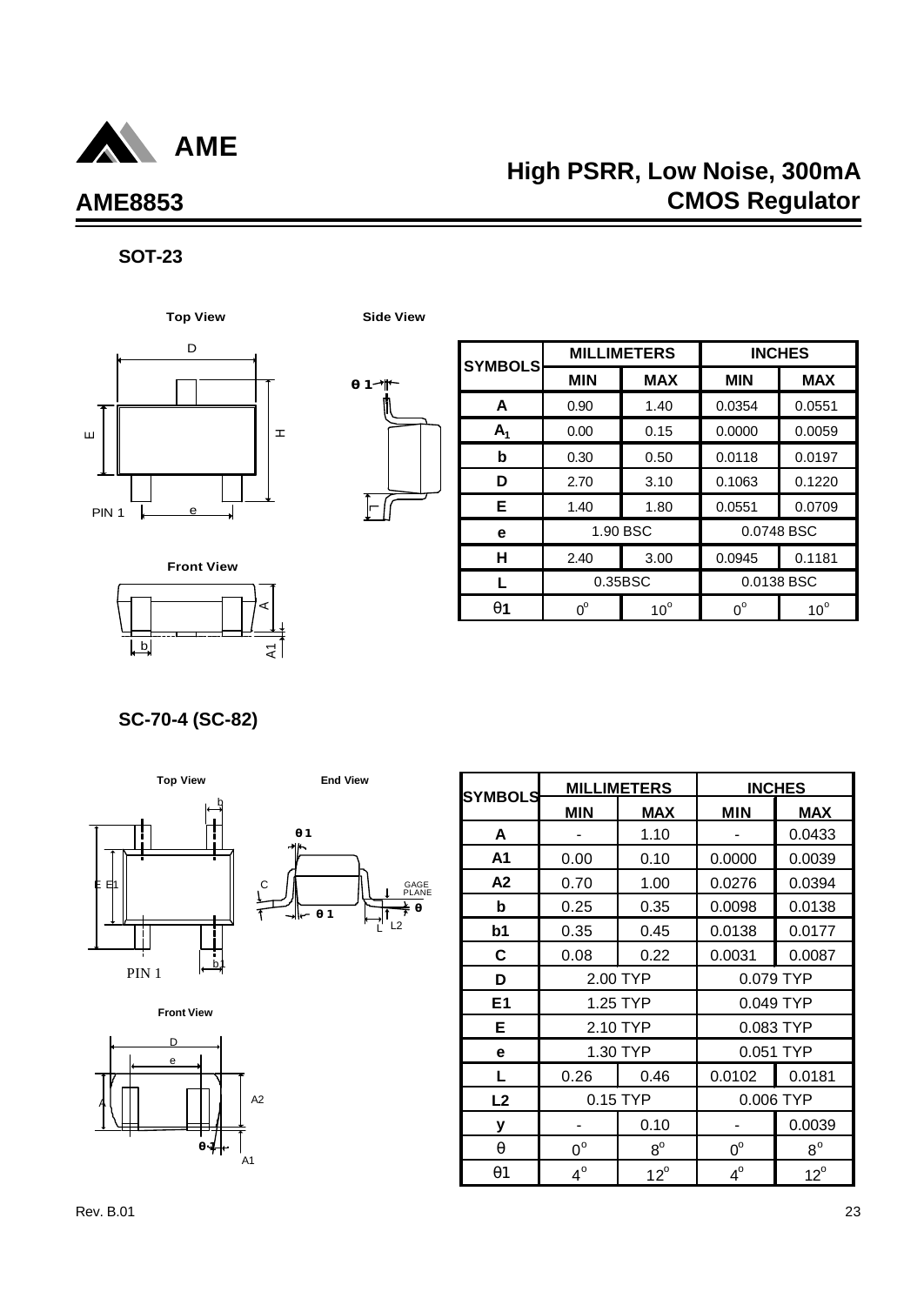

## n **Lead pattern**

**SC-70-5**



- 1. Lead pattern unit description:
	- BSC: Basic. Represents theoretical exact dimension or dimension target.
- 2. Dimensions in Millimeters.
- 3. General tolerance  $\pm 0.05$ mm unless otherwise specified.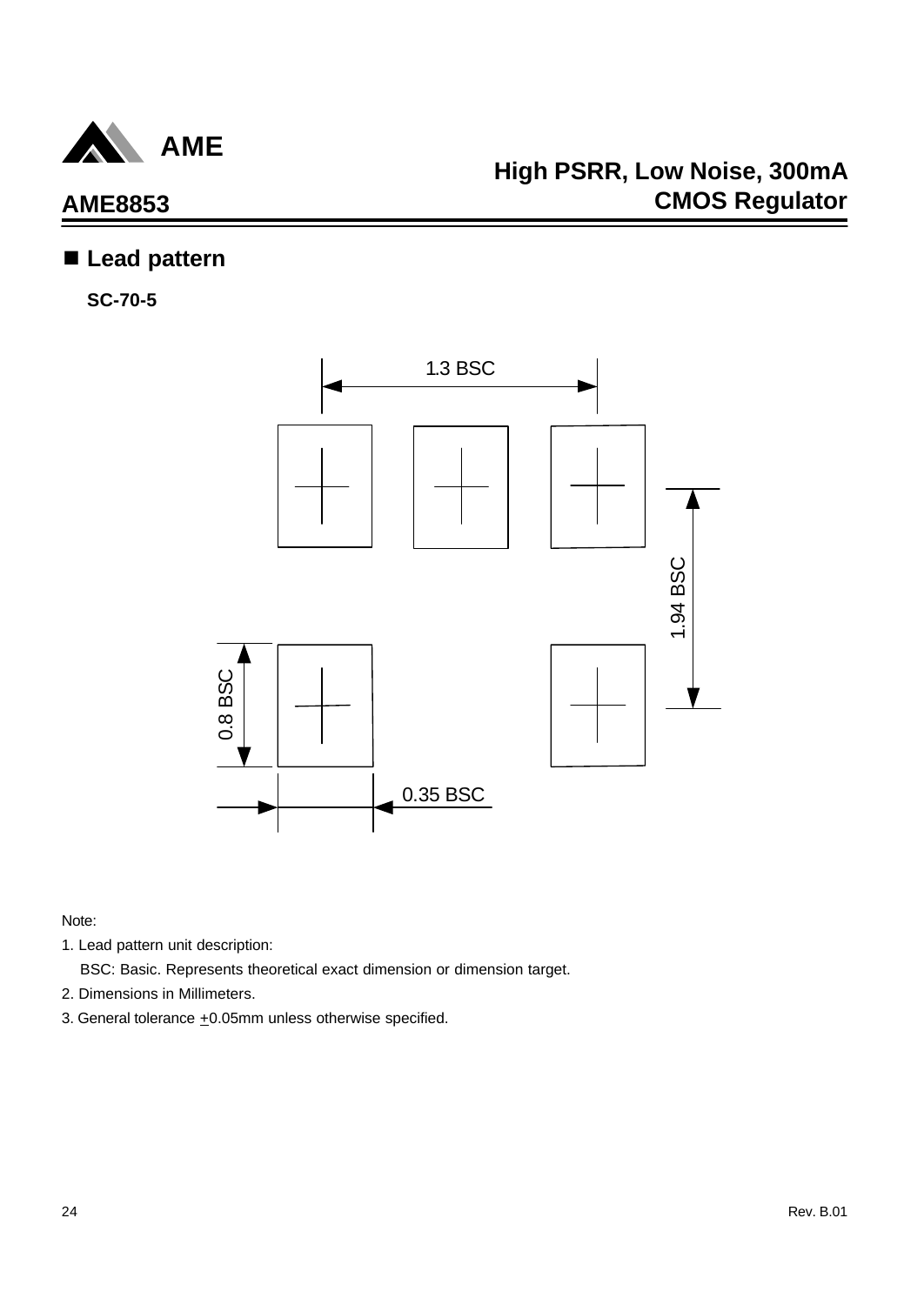

## **High PSRR, Low Noise, 300mA CMOS Regulator**

### n **Lead pattern**

**SOT-25**



- 1. Lead pattern unit description:
	- BSC: Basic. Represents theoretical exact dimension or dimension target.
- 2. Dimensions in Millimeters.
- 3. General tolerance  $\pm 0.05$ mm unless otherwise specified.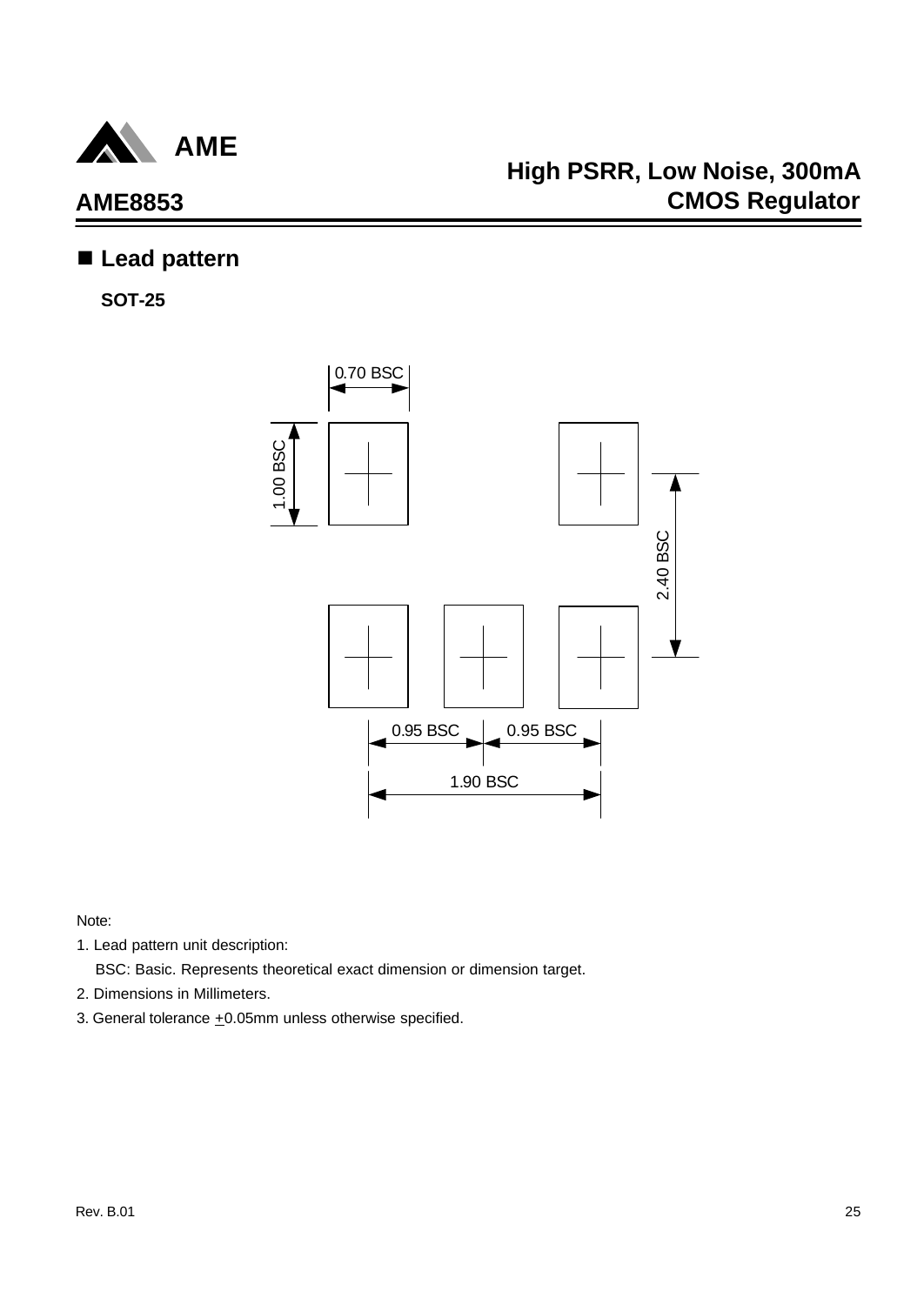

### n **Lead pattern**

**TSOT-25A**



- 1. Lead pattern unit description:
	- BSC: Basic. Represents theoretical exact dimension or dimension target.
- 2. Dimensions in Millimeters.
- 3. General tolerance  $\pm 0.05$ mm unless otherwise specified.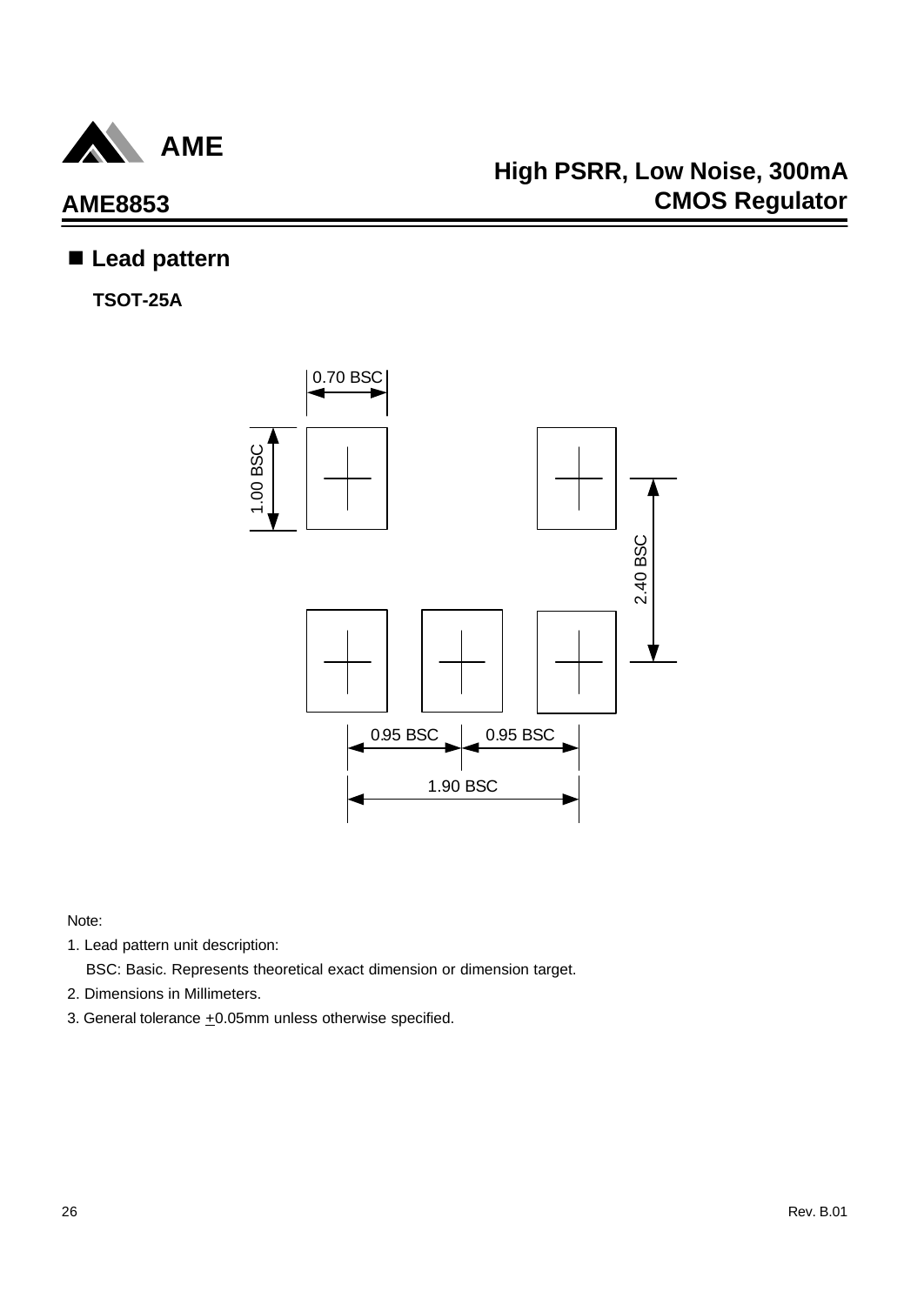

# **AME8853**

### n **Lead pattern**

**SC-70-4/SC-82**



Note:

1. Lead pattern unit description:

BSC: Basic. Represents theoretical exact dimension or dimension target.

- 2. Dimensions in Millimeters.
- 3. General tolerance  $\pm 0.05$ mm unless otherwise specified.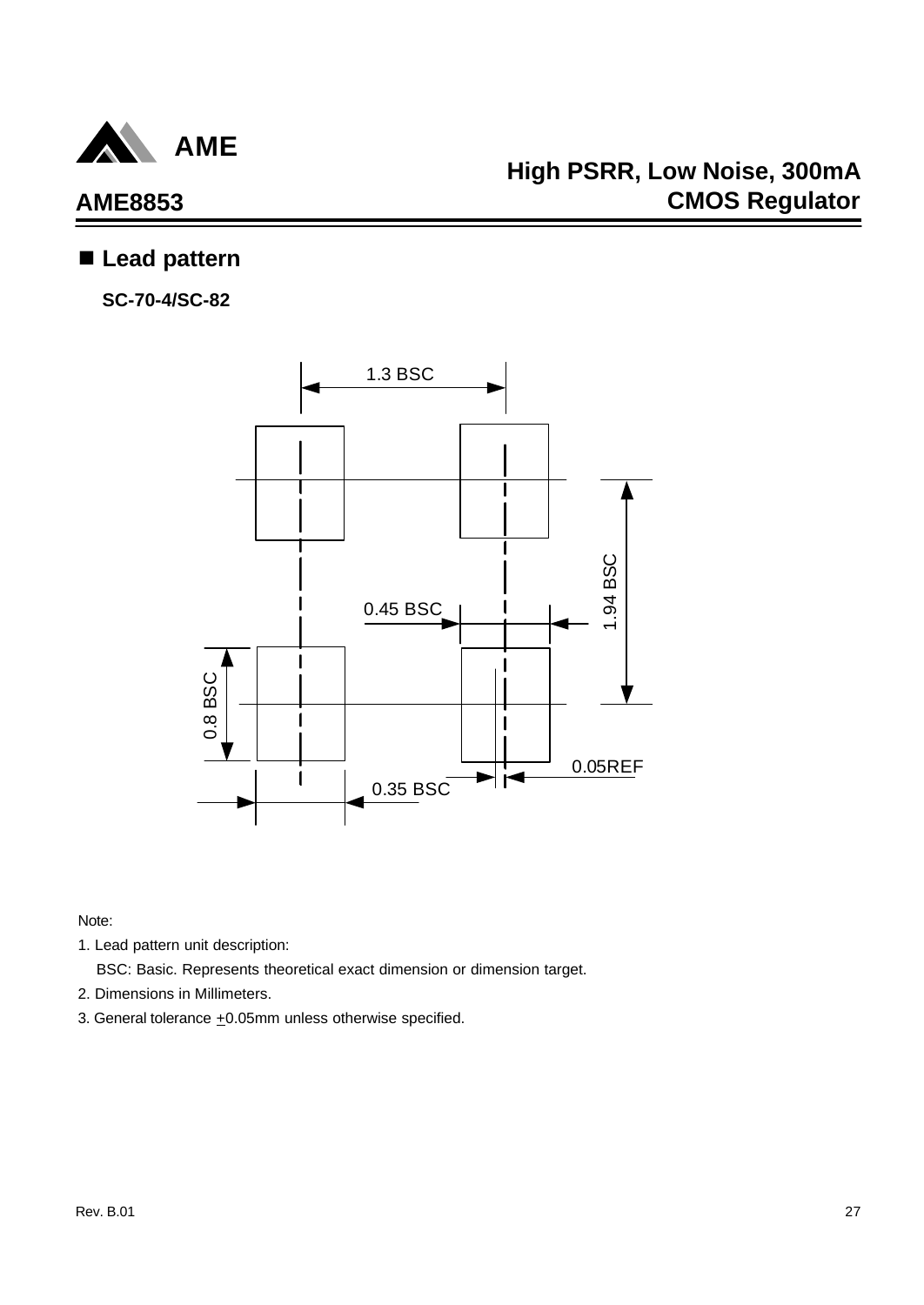

### n **Lead pattern**

**SOT-23**



- 1. Lead pattern unit description:
	- BSC: Basic. Represents theoretical exact dimension or dimension target.
- 2. Dimensions in Millimeters.
- 3. General tolerance  $\pm 0.05$ mm unless otherwise specified.